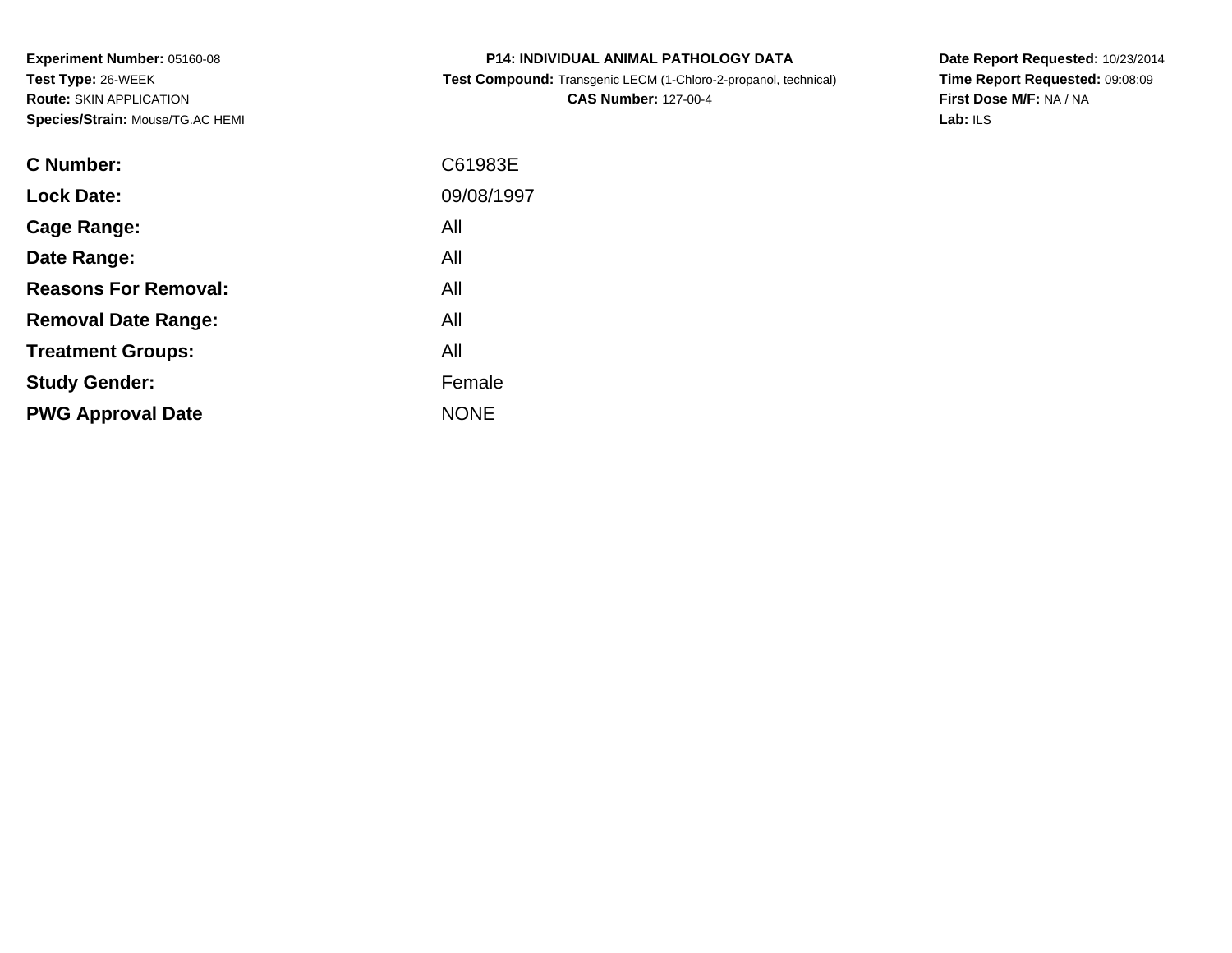| Experiment Number: 05160-08      | <b>P14: INDIVIDUAL ANIMAL PATHOLOGY DATA</b><br>Test Compound: Transgenic LECM (1-Chloro-2-propanol, technical) |                                   | Date Report Requested: 10/23/2014 |
|----------------------------------|-----------------------------------------------------------------------------------------------------------------|-----------------------------------|-----------------------------------|
| <b>Test Type: 26-WEEK</b>        |                                                                                                                 |                                   | Time Report Requested: 09:08:09   |
| <b>Route: SKIN APPLICATION</b>   |                                                                                                                 | <b>CAS Number: 127-00-4</b>       | First Dose M/F: NA / NA           |
| Species/Strain: Mouse/TG.AC HEMI |                                                                                                                 |                                   | Lab: ILS                          |
| <b>ANIMAL ID: 218</b>            | TRT#: 5                                                                                                         | <b>SEX: Female</b>                | DAY ON TEST: 186                  |
|                                  | <b>DOSE: 12.0 MG</b>                                                                                            | <b>DISP:</b> Terminal Sacrifice   | <b>HISTO: T081\\02-218</b>        |
|                                  |                                                                                                                 | ORGAN AND ACCOUNTABLE SITE STATUS |                                   |
| <b>NORMAL</b>                    |                                                                                                                 |                                   |                                   |
| * Adrenal Medulla                | * Lung                                                                                                          | * Lymph Node, Mandibular          | * Mammary Gland                   |
| * Pituitary Gland                | * Salivary Glands                                                                                               | * Skin                            | * Spleen                          |
| * Stomach, Forestomach           | * Stomach, Glandular                                                                                            | * Thymus                          | * Thyroid Gland                   |
| <b>OBSERVATIONS</b>              |                                                                                                                 |                                   |                                   |
| * Adrenal Cortex                 | Zona Reticul                                                                                                    | Degeneration                      | Fatty, Minimal                    |
| * Kidney                         | <b>Renal Tubule</b>                                                                                             | Dilatation                        | Focal, Minimal                    |
| * Liver                          | Midzonal                                                                                                        | Hypertrophy                       | Mild                              |
|                                  |                                                                                                                 | <b>Infiltration Cellular</b>      | Mononuclear CI, Minimal           |
| PRIMARY CAUSE OF DEATH           |                                                                                                                 |                                   |                                   |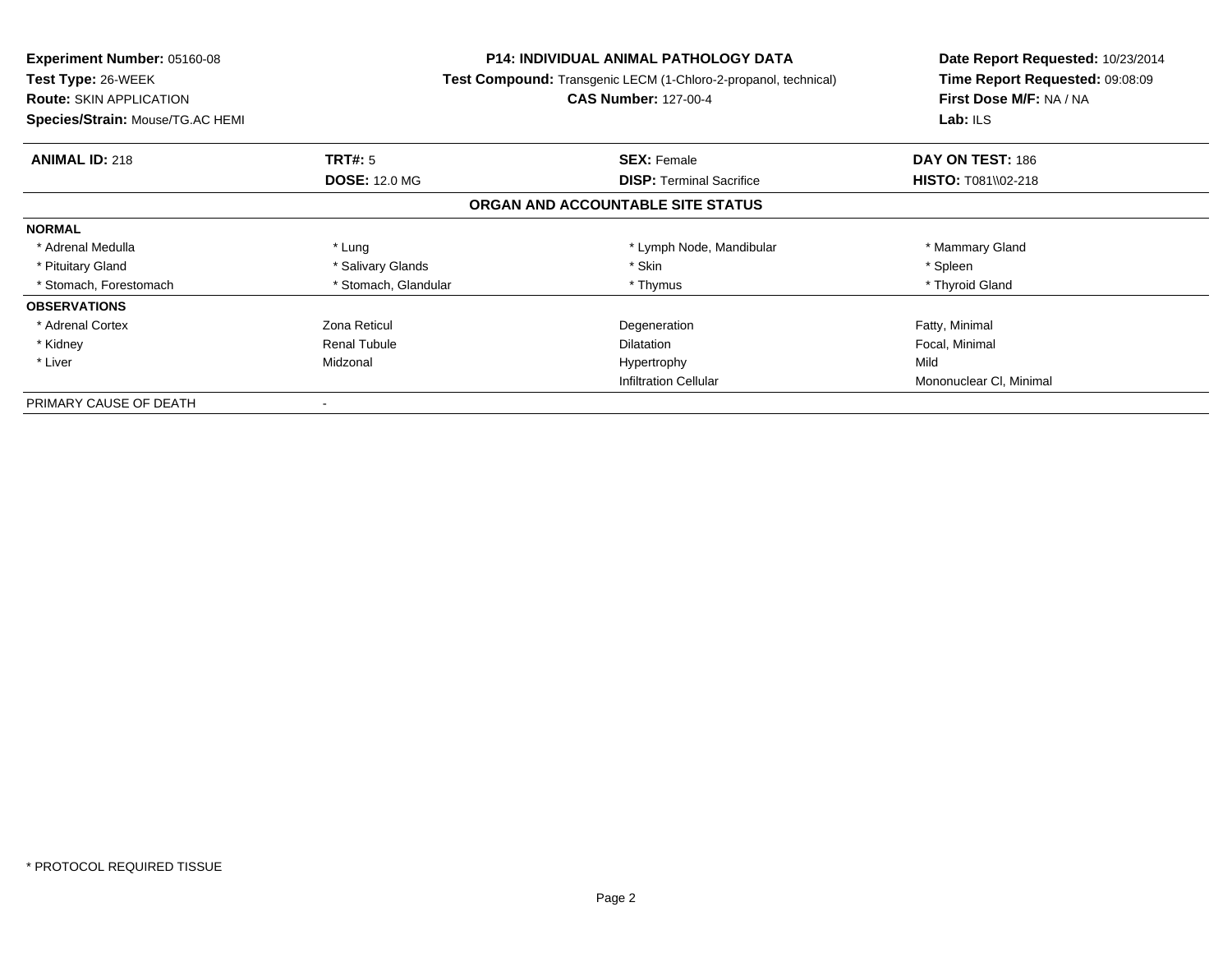| <b>Experiment Number: 05160-08</b> | <b>P14: INDIVIDUAL ANIMAL PATHOLOGY DATA</b><br><b>Test Compound:</b> Transgenic LECM (1-Chloro-2-propanol, technical) |                                   | Date Report Requested: 10/23/2014 |
|------------------------------------|------------------------------------------------------------------------------------------------------------------------|-----------------------------------|-----------------------------------|
| Test Type: 26-WEEK                 |                                                                                                                        |                                   | Time Report Requested: 09:08:09   |
| <b>Route: SKIN APPLICATION</b>     |                                                                                                                        | <b>CAS Number: 127-00-4</b>       | First Dose M/F: NA / NA           |
| Species/Strain: Mouse/TG.AC HEMI   |                                                                                                                        |                                   | Lab: ILS                          |
| <b>ANIMAL ID: 219</b>              | <b>TRT#:</b> 5                                                                                                         | <b>SEX: Female</b>                | DAY ON TEST: 186                  |
|                                    | <b>DOSE: 12.0 MG</b>                                                                                                   | <b>DISP:</b> Terminal Sacrifice   | HISTO: T081\\02-219               |
|                                    |                                                                                                                        | ORGAN AND ACCOUNTABLE SITE STATUS |                                   |
| <b>NORMAL</b>                      |                                                                                                                        |                                   |                                   |
| * Adrenal Medulla                  | * Lung                                                                                                                 | * Lymph Node, Mandibular          | * Mammary Gland                   |
| * Pituitary Gland                  | * Salivary Glands                                                                                                      | * Skin                            | * Spleen                          |
| * Stomach, Forestomach             | * Stomach, Glandular                                                                                                   | * Thymus                          | * Thyroid Gland                   |
| <b>OBSERVATIONS</b>                |                                                                                                                        |                                   |                                   |
| * Adrenal Cortex                   | Zona Reticul                                                                                                           | Degeneration                      | Fatty, Minimal                    |
| * Kidney                           |                                                                                                                        | <b>Infiltration Cellular</b>      | Lymphocyte, Focal, Minimal        |
| * Liver                            | Midzonal                                                                                                               | Hypertrophy                       | Mild                              |
|                                    |                                                                                                                        | <b>Infiltration Cellular</b>      | Mononuclear CI, Minimal           |
| PRIMARY CAUSE OF DEATH             |                                                                                                                        |                                   |                                   |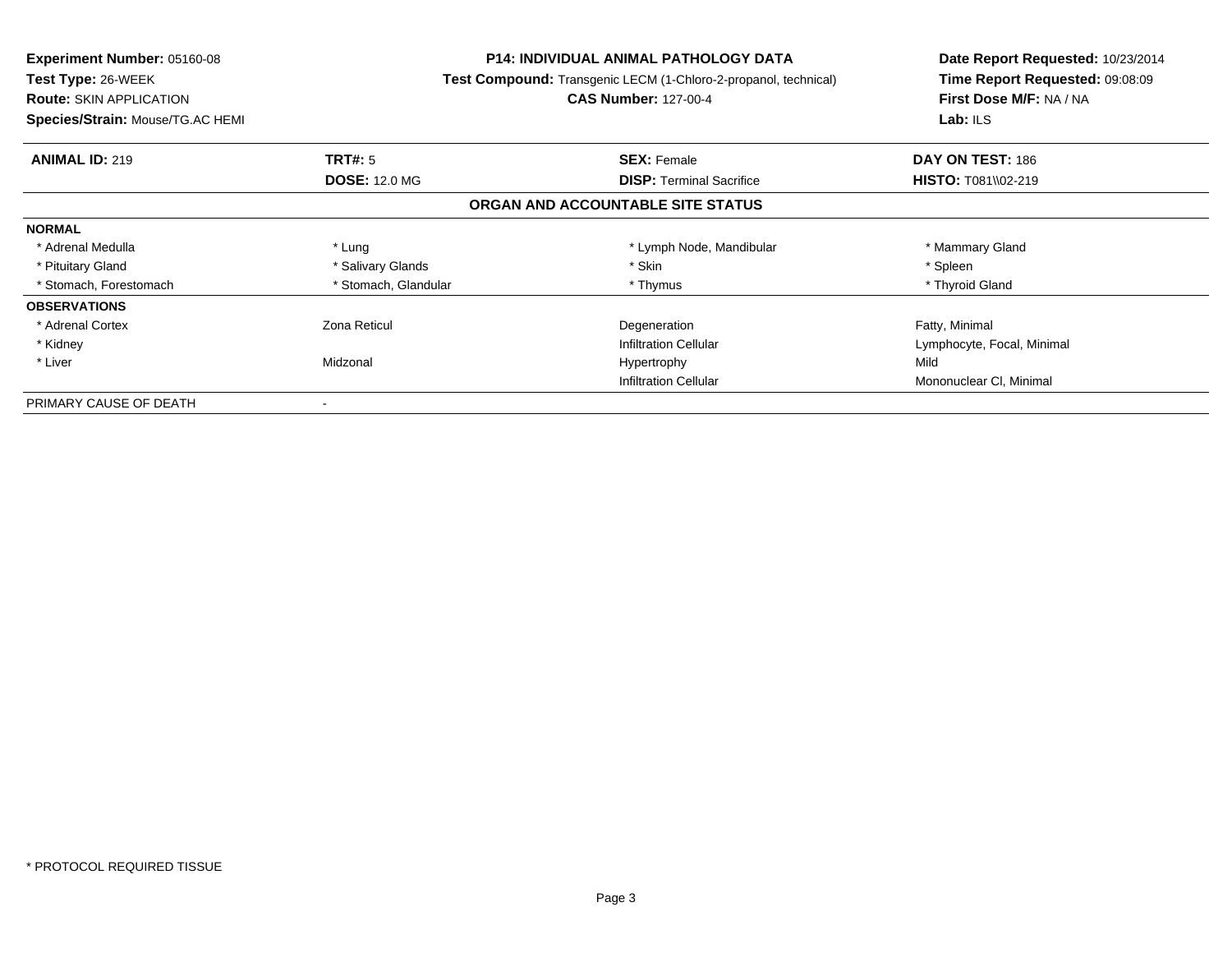**Experiment Number:** 05160-08**Test Type:** 26-WEEK **Route:** SKIN APPLICATION **Species/Strain:** Mouse/TG.AC HEMI**P14: INDIVIDUAL ANIMAL PATHOLOGY DATA Test Compound:** Transgenic LECM (1-Chloro-2-propanol, technical)**CAS Number:** 127-00-4**Date Report Requested:** 10/23/2014**Time Report Requested:** 09:08:09**First Dose M/F:** NA / NA**Lab:** ILS**ANIMAL ID:** 221**TRT#:** 5 **SEX:** Female **SEX: Female DAY ON TEST:** 186 **DOSE:** 12.0 MG **DISP:** Terminal Sacrifice **HISTO:** T081\\02-221 **ORGAN AND ACCOUNTABLE SITE STATUSNORMAL**\* Adrenal Medulla \* Lung \* Lymph Node, Mandibular \* The management of the Manmary Gland \* Pituitary Gland \* \* Salivary Glands \* Salivary Glands \* Spleen \* Stomach, Glandular \* Stomach, Glandular \* Stomach, Glandular \* Thymus \* Thyroid Gland**OBSERVATIONS** \* Adrenal Cortexx **Executive State 2** Zona Reticul **Constants Constants Constants Constants Constants Degeneration**  Fatty, Mild Capsule Hyperplasia Focal, Minimal \* Kidney Renal Tubulee and the second of the Degeneration of the second of the Focal, Mild Infiltration Cellular Lymphocyte, Focal, MildRenal Tubulee which is the experimentation of the experimental experimental experimental experimental experimental experimental experimental experimental experimental experimental experimental experimental experimental experimental ex \* LiverMidzonal Hypertrophy y Mild r **Mononuclear Cl**, Minimal Infiltration Cellular \* Skinn SOA SOA Squamous Cell Papilloma [ Squamous Cell Papilloma TGLS = 1-7 ] \* Stomach, Forestomach Squamous Cell Papilloma Note: Stomach Squamous Cell Papilloma appears to be located at glandular and nonglandular junction.[ Squamous Cell Papilloma TGLS = 2-4,3-4 ]PRIMARY CAUSE OF DEATH-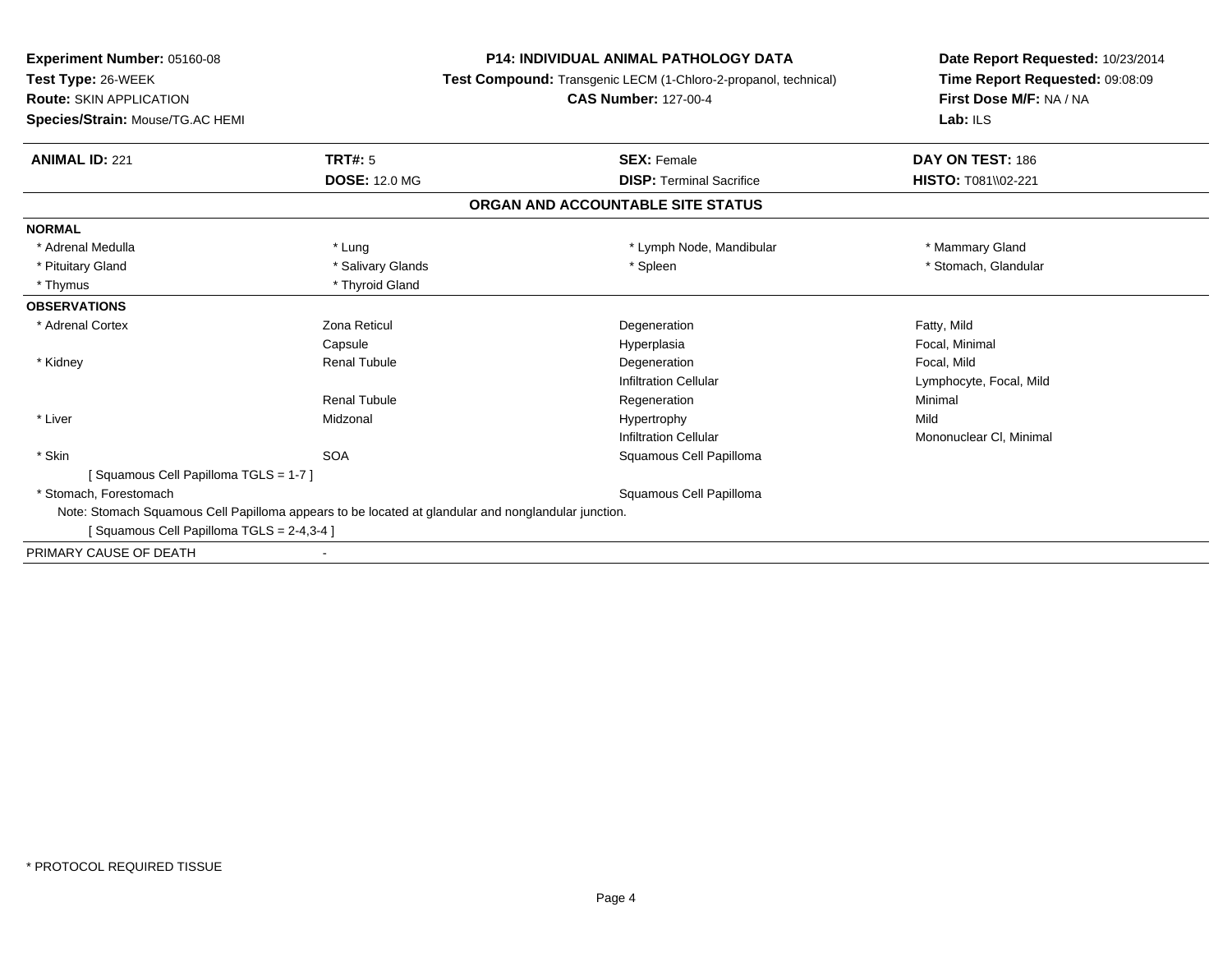| Experiment Number: 05160-08<br>Test Type: 26-WEEK<br><b>Route: SKIN APPLICATION</b><br>Species/Strain: Mouse/TG.AC HEMI | <b>P14: INDIVIDUAL ANIMAL PATHOLOGY DATA</b><br>Test Compound: Transgenic LECM (1-Chloro-2-propanol, technical)<br><b>CAS Number: 127-00-4</b> |                                   | Date Report Requested: 10/23/2014<br>Time Report Requested: 09:08:09<br>First Dose M/F: NA / NA<br>Lab: $ILS$ |
|-------------------------------------------------------------------------------------------------------------------------|------------------------------------------------------------------------------------------------------------------------------------------------|-----------------------------------|---------------------------------------------------------------------------------------------------------------|
| <b>ANIMAL ID: 222</b>                                                                                                   | <b>TRT#: 5</b>                                                                                                                                 | <b>SEX: Female</b>                | DAY ON TEST: 186                                                                                              |
|                                                                                                                         | <b>DOSE: 12.0 MG</b>                                                                                                                           | <b>DISP:</b> Terminal Sacrifice   | <b>HISTO: T081\\02-222</b>                                                                                    |
|                                                                                                                         |                                                                                                                                                | ORGAN AND ACCOUNTABLE SITE STATUS |                                                                                                               |
| <b>NORMAL</b>                                                                                                           |                                                                                                                                                |                                   |                                                                                                               |
| * Adrenal Medulla                                                                                                       | * Kidney                                                                                                                                       | * Lung                            | * Lymph Node, Mandibular                                                                                      |
| * Mammary Gland                                                                                                         | * Pituitary Gland                                                                                                                              | * Salivary Glands                 | * Skin                                                                                                        |
| * Spleen                                                                                                                | * Stomach, Forestomach                                                                                                                         | * Stomach, Glandular              | * Thymus                                                                                                      |
| * Thyroid Gland                                                                                                         |                                                                                                                                                |                                   |                                                                                                               |
| <b>OBSERVATIONS</b>                                                                                                     |                                                                                                                                                |                                   |                                                                                                               |
| * Adrenal Cortex                                                                                                        | Zona Reticul                                                                                                                                   | Degeneration                      | Fatty, Minimal                                                                                                |
| * Liver                                                                                                                 | Midzonal                                                                                                                                       | Hypertrophy                       | Minimal                                                                                                       |
|                                                                                                                         |                                                                                                                                                | <b>Infiltration Cellular</b>      | Mononuclear CI, Minimal                                                                                       |
| PRIMARY CAUSE OF DEATH                                                                                                  |                                                                                                                                                |                                   |                                                                                                               |
| Animal Note: TGL-1=NST                                                                                                  |                                                                                                                                                |                                   |                                                                                                               |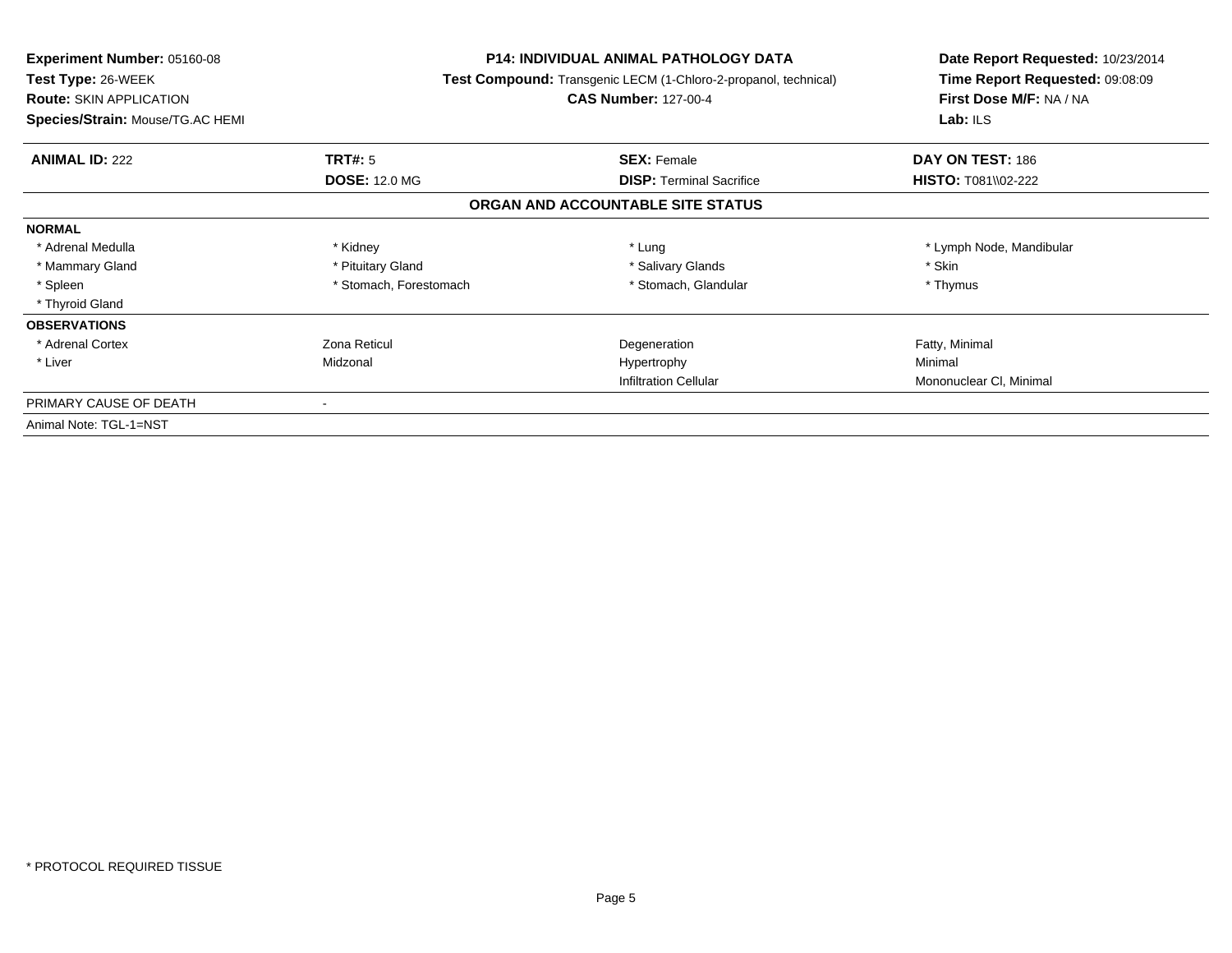| <b>Experiment Number: 05160-08</b> | <b>P14: INDIVIDUAL ANIMAL PATHOLOGY DATA</b><br>Test Compound: Transgenic LECM (1-Chloro-2-propanol, technical) |                                   | Date Report Requested: 10/23/2014 |
|------------------------------------|-----------------------------------------------------------------------------------------------------------------|-----------------------------------|-----------------------------------|
| <b>Test Type: 26-WEEK</b>          |                                                                                                                 |                                   | Time Report Requested: 09:08:09   |
| <b>Route: SKIN APPLICATION</b>     |                                                                                                                 | <b>CAS Number: 127-00-4</b>       | First Dose M/F: NA / NA           |
| Species/Strain: Mouse/TG.AC HEMI   |                                                                                                                 |                                   | Lab: ILS                          |
| <b>ANIMAL ID: 224</b>              | TRT#: 5                                                                                                         | <b>SEX: Female</b>                | DAY ON TEST: 186                  |
|                                    | <b>DOSE: 12.0 MG</b>                                                                                            | <b>DISP:</b> Terminal Sacrifice   | <b>HISTO: T081\\02-224</b>        |
|                                    |                                                                                                                 | ORGAN AND ACCOUNTABLE SITE STATUS |                                   |
| <b>NORMAL</b>                      |                                                                                                                 |                                   |                                   |
| * Adrenal Medulla                  | * Lung                                                                                                          | * Lymph Node, Mandibular          | * Mammary Gland                   |
| * Pituitary Gland                  | * Salivary Glands                                                                                               | * Skin                            | * Spleen                          |
| * Stomach, Forestomach             | * Stomach, Glandular                                                                                            | * Thymus                          | * Thyroid Gland                   |
| <b>OBSERVATIONS</b>                |                                                                                                                 |                                   |                                   |
| * Adrenal Cortex                   | Zona Reticul                                                                                                    | Degeneration                      | Fatty, Minimal                    |
| * Kidney                           |                                                                                                                 | <b>Infiltration Cellular</b>      | Lymphocyte, Focal, Minimal        |
| * Liver                            |                                                                                                                 | <b>Infiltration Cellular</b>      | Mononuclear CI, Minimal           |
|                                    |                                                                                                                 | Necrosis                          | Focal, Mild                       |
| PRIMARY CAUSE OF DEATH             |                                                                                                                 |                                   |                                   |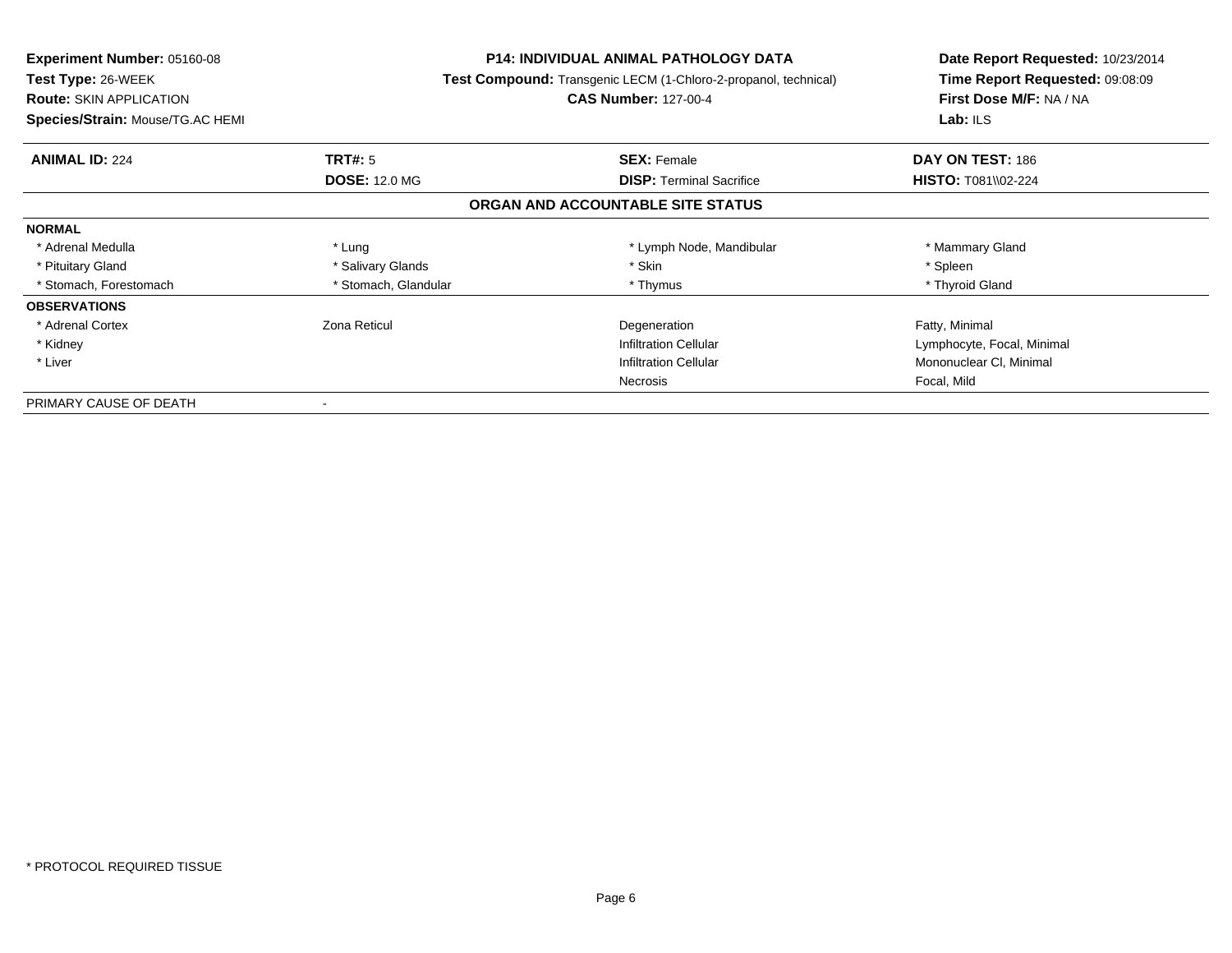| <b>Experiment Number: 05160-08</b><br><b>Test Type: 26-WEEK</b><br><b>Route: SKIN APPLICATION</b> |                      | <b>P14: INDIVIDUAL ANIMAL PATHOLOGY DATA</b><br><b>Test Compound:</b> Transgenic LECM (1-Chloro-2-propanol, technical)<br><b>CAS Number: 127-00-4</b> | Date Report Requested: 10/23/2014<br>Time Report Requested: 09:08:09<br>First Dose M/F: NA / NA |
|---------------------------------------------------------------------------------------------------|----------------------|-------------------------------------------------------------------------------------------------------------------------------------------------------|-------------------------------------------------------------------------------------------------|
| Species/Strain: Mouse/TG.AC HEMI                                                                  |                      |                                                                                                                                                       | Lab: ILS                                                                                        |
| <b>ANIMAL ID: 225</b>                                                                             | <b>TRT#:</b> 5       | <b>SEX: Female</b>                                                                                                                                    | DAY ON TEST: 186                                                                                |
|                                                                                                   | <b>DOSE: 12.0 MG</b> | <b>DISP: Terminal Sacrifice</b>                                                                                                                       | <b>HISTO: T081\\02-225</b>                                                                      |
|                                                                                                   |                      | ORGAN AND ACCOUNTABLE SITE STATUS                                                                                                                     |                                                                                                 |
| <b>NORMAL</b>                                                                                     |                      |                                                                                                                                                       |                                                                                                 |
| * Adrenal Medulla                                                                                 | * Kidney             | * Lung                                                                                                                                                | * Lymph Node, Mandibular                                                                        |
| * Mammary Gland                                                                                   | * Pituitary Gland    | * Salivary Glands                                                                                                                                     | * Spleen                                                                                        |
| * Stomach, Glandular                                                                              | * Thymus             | * Thyroid Gland                                                                                                                                       |                                                                                                 |
| <b>OBSERVATIONS</b>                                                                               |                      |                                                                                                                                                       |                                                                                                 |
| * Adrenal Cortex                                                                                  | Zona Reticul         | Degeneration                                                                                                                                          | Fatty, Mild                                                                                     |
| * Liver                                                                                           | Midzonal             | Hypertrophy                                                                                                                                           | Minimal                                                                                         |
| * Skin                                                                                            | <b>SOA</b>           | Squamous Cell Papilloma                                                                                                                               |                                                                                                 |
| [Squamous Cell Papilloma TGLS = 1-7]                                                              |                      |                                                                                                                                                       |                                                                                                 |
| * Stomach, Forestomach                                                                            |                      | Squamous Cell Papilloma                                                                                                                               |                                                                                                 |
| PRIMARY CAUSE OF DEATH                                                                            |                      |                                                                                                                                                       |                                                                                                 |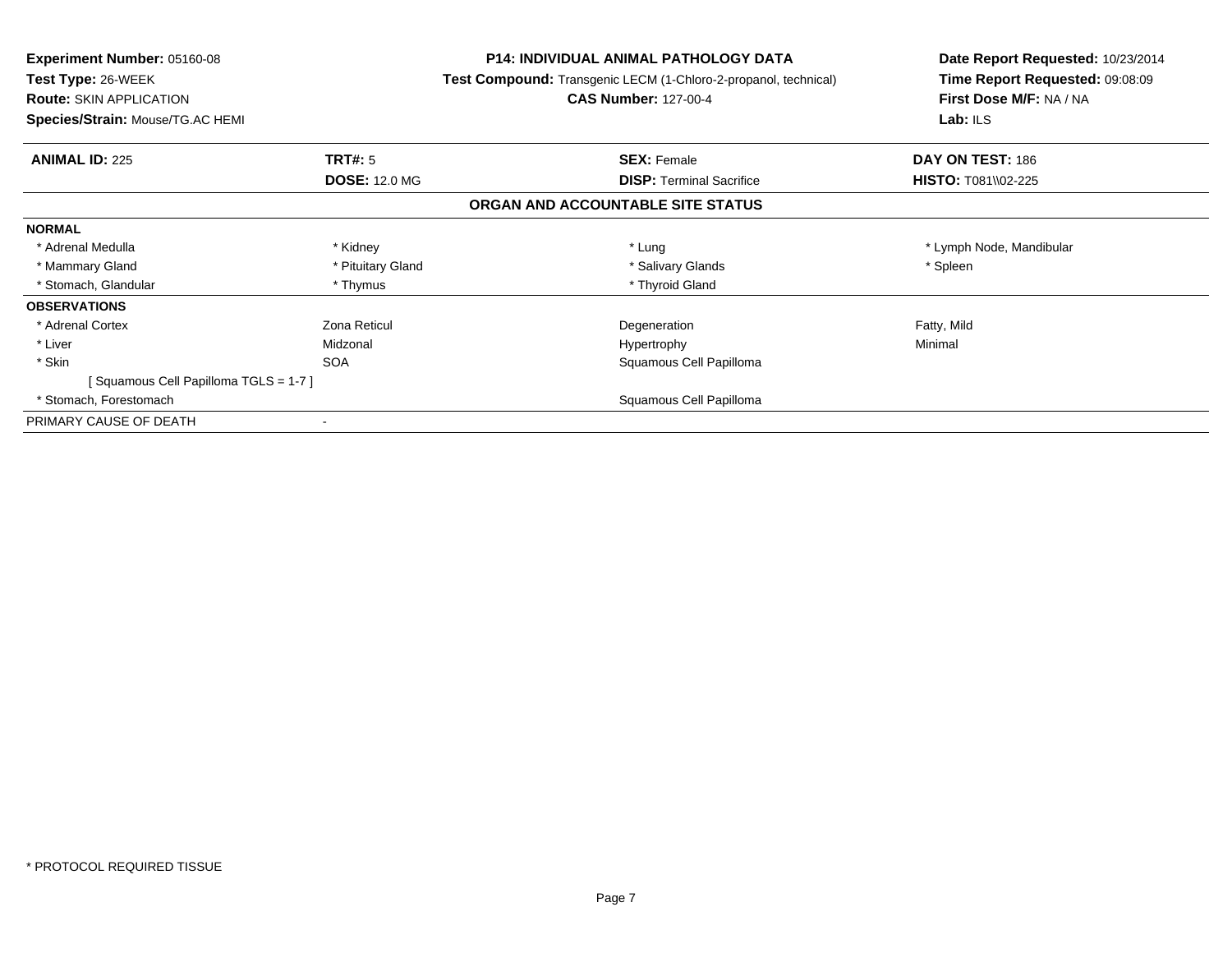| <b>Experiment Number: 05160-08</b><br>Test Type: 26-WEEK<br><b>Route: SKIN APPLICATION</b> | <b>P14: INDIVIDUAL ANIMAL PATHOLOGY DATA</b><br>Test Compound: Transgenic LECM (1-Chloro-2-propanol, technical)<br><b>CAS Number: 127-00-4</b> |                                   | Date Report Requested: 10/23/2014<br>Time Report Requested: 09:08:09<br>First Dose M/F: NA / NA |  |
|--------------------------------------------------------------------------------------------|------------------------------------------------------------------------------------------------------------------------------------------------|-----------------------------------|-------------------------------------------------------------------------------------------------|--|
| Species/Strain: Mouse/TG.AC HEMI                                                           |                                                                                                                                                |                                   | Lab: ILS                                                                                        |  |
| <b>ANIMAL ID: 226</b>                                                                      | TRT#: 5                                                                                                                                        | <b>SEX: Female</b>                | DAY ON TEST: 186                                                                                |  |
|                                                                                            | <b>DOSE: 12.0 MG</b>                                                                                                                           | <b>DISP:</b> Terminal Sacrifice   | <b>HISTO: T081\\02-226</b>                                                                      |  |
|                                                                                            |                                                                                                                                                | ORGAN AND ACCOUNTABLE SITE STATUS |                                                                                                 |  |
| <b>NORMAL</b>                                                                              |                                                                                                                                                |                                   |                                                                                                 |  |
| * Adrenal Medulla                                                                          | * Kidney                                                                                                                                       | * Lung                            | * Lymph Node, Mandibular                                                                        |  |
| * Mammary Gland                                                                            | * Pituitary Gland                                                                                                                              | * Salivary Glands                 | * Skin                                                                                          |  |
| * Spleen                                                                                   | * Stomach, Forestomach                                                                                                                         | * Stomach, Glandular              | * Thymus                                                                                        |  |
| * Thyroid Gland                                                                            |                                                                                                                                                |                                   |                                                                                                 |  |
| <b>OBSERVATIONS</b>                                                                        |                                                                                                                                                |                                   |                                                                                                 |  |
| * Adrenal Cortex                                                                           | Zona Reticul                                                                                                                                   | Degeneration                      | Fatty, Mild                                                                                     |  |
| * Liver                                                                                    | Midzonal                                                                                                                                       | Hypertrophy                       | Mild                                                                                            |  |
|                                                                                            |                                                                                                                                                | <b>Infiltration Cellular</b>      | Mononuclear CI, Minimal                                                                         |  |
| Ovary                                                                                      | Periovarn Tiss                                                                                                                                 | Cyst                              | Mild                                                                                            |  |
| [ $Cyst TGLS = 1-8$ ]                                                                      |                                                                                                                                                |                                   |                                                                                                 |  |
| Uterus                                                                                     | Endometrium                                                                                                                                    | Hyperplasia                       | Cystic, Mild                                                                                    |  |
| [ Hyperplasia TGLS = 3-9 ]                                                                 |                                                                                                                                                |                                   |                                                                                                 |  |
| PRIMARY CAUSE OF DEATH                                                                     |                                                                                                                                                |                                   |                                                                                                 |  |
| Animal Note: TGL-2=NCL                                                                     |                                                                                                                                                |                                   |                                                                                                 |  |
|                                                                                            |                                                                                                                                                |                                   |                                                                                                 |  |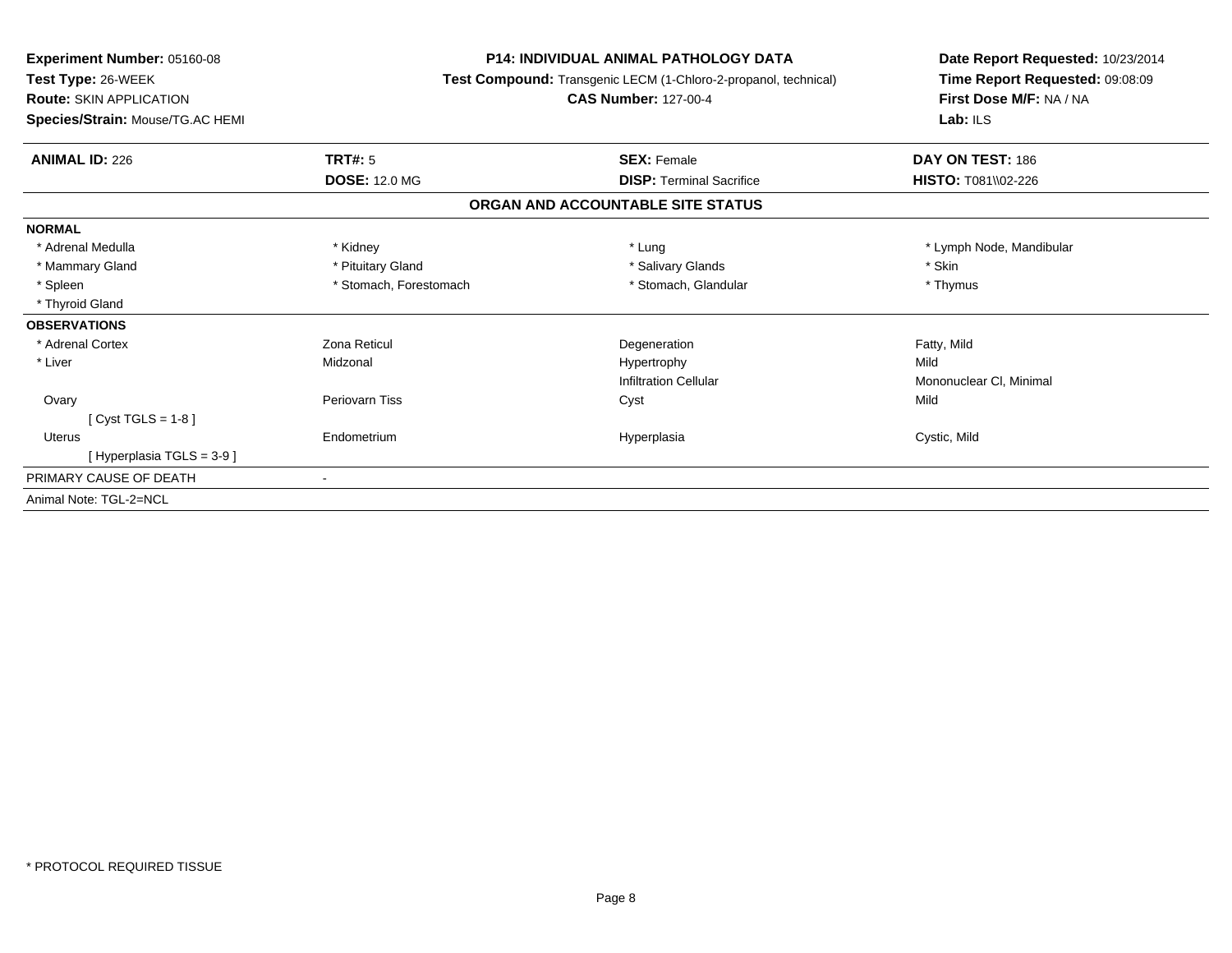| <b>Experiment Number: 05160-08</b>   | <b>P14: INDIVIDUAL ANIMAL PATHOLOGY DATA</b><br><b>Test Compound:</b> Transgenic LECM (1-Chloro-2-propanol, technical) |                                   | Date Report Requested: 10/23/2014 |
|--------------------------------------|------------------------------------------------------------------------------------------------------------------------|-----------------------------------|-----------------------------------|
| Test Type: 26-WEEK                   |                                                                                                                        |                                   | Time Report Requested: 09:08:09   |
| <b>Route: SKIN APPLICATION</b>       |                                                                                                                        | <b>CAS Number: 127-00-4</b>       | First Dose M/F: NA / NA           |
| Species/Strain: Mouse/TG.AC HEMI     |                                                                                                                        |                                   | Lab: $ILS$                        |
| <b>ANIMAL ID: 227</b>                | <b>TRT#: 5</b>                                                                                                         | <b>SEX: Female</b>                | DAY ON TEST: 186                  |
|                                      | <b>DOSE: 12.0 MG</b>                                                                                                   | <b>DISP:</b> Terminal Sacrifice   | <b>HISTO: T081\\02-227</b>        |
|                                      |                                                                                                                        | ORGAN AND ACCOUNTABLE SITE STATUS |                                   |
| <b>NORMAL</b>                        |                                                                                                                        |                                   |                                   |
| * Adrenal Medulla                    | * Kidney                                                                                                               | * Lung                            | * Lymph Node, Mandibular          |
| * Mammary Gland                      | * Pituitary Gland                                                                                                      | * Salivary Glands                 | * Spleen                          |
| * Stomach, Forestomach               | * Stomach, Glandular                                                                                                   | * Thymus                          | * Thyroid Gland                   |
| <b>OBSERVATIONS</b>                  |                                                                                                                        |                                   |                                   |
| * Adrenal Cortex                     | Zona Reticul                                                                                                           | Degeneration                      | Fatty, Mild                       |
| * Liver                              | Midzonal                                                                                                               | Hypertrophy                       | Mild                              |
|                                      |                                                                                                                        | <b>Infiltration Cellular</b>      | Mononuclear CI, Minimal           |
| * Skin                               | <b>SOA</b>                                                                                                             | Squamous Cell Papilloma           |                                   |
| [Squamous Cell Papilloma TGLS = 1-7] |                                                                                                                        |                                   |                                   |
| PRIMARY CAUSE OF DEATH               |                                                                                                                        |                                   |                                   |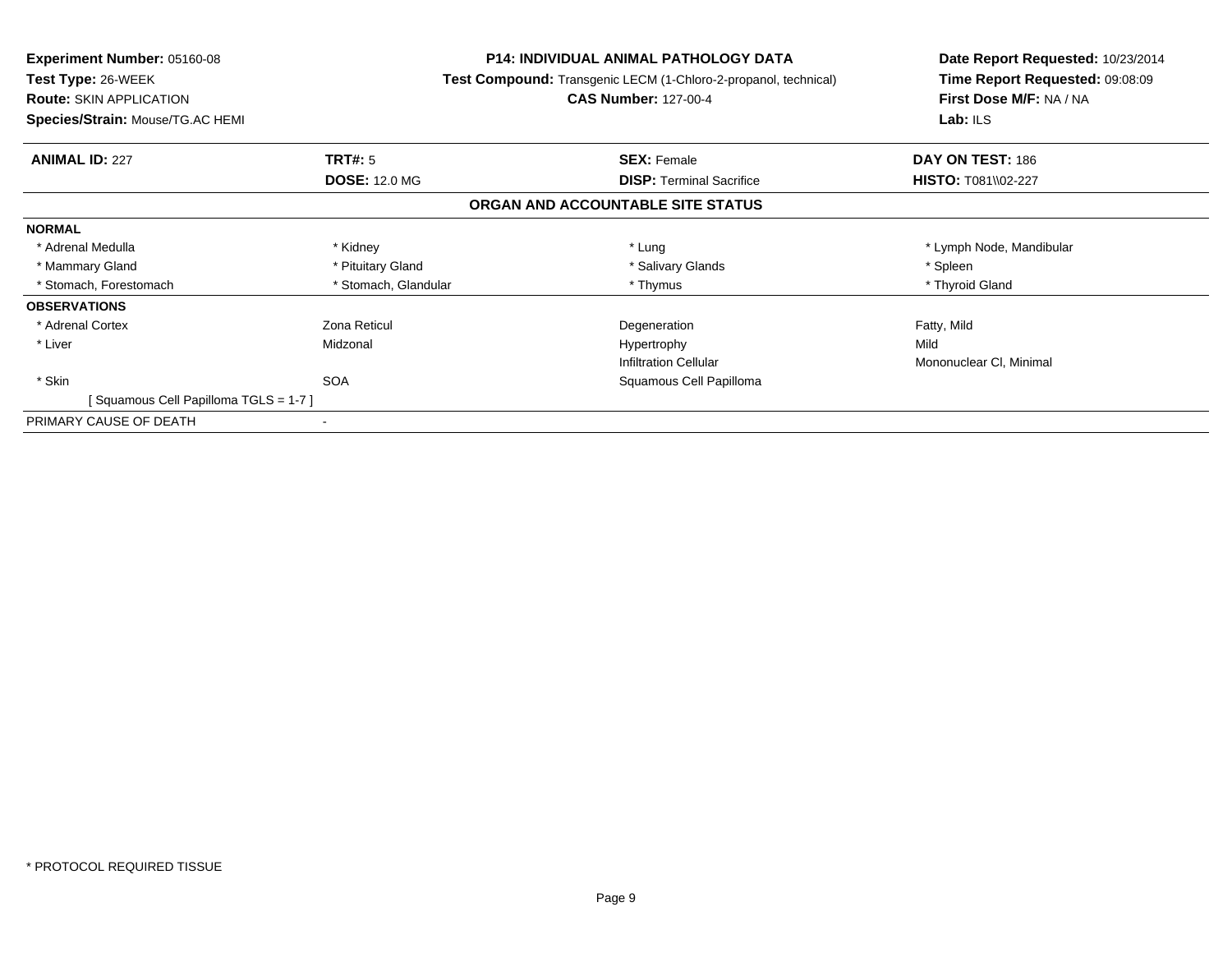| Experiment Number: 05160-08<br>Test Type: 26-WEEK<br><b>Route: SKIN APPLICATION</b> |                      | <b>P14: INDIVIDUAL ANIMAL PATHOLOGY DATA</b><br>Test Compound: Transgenic LECM (1-Chloro-2-propanol, technical)<br><b>CAS Number: 127-00-4</b> | Date Report Requested: 10/23/2014<br>Time Report Requested: 09:08:09<br>First Dose M/F: NA / NA |  |
|-------------------------------------------------------------------------------------|----------------------|------------------------------------------------------------------------------------------------------------------------------------------------|-------------------------------------------------------------------------------------------------|--|
| Species/Strain: Mouse/TG.AC HEMI                                                    |                      |                                                                                                                                                | Lab: ILS                                                                                        |  |
| <b>ANIMAL ID: 260</b>                                                               | TRT#: 5              | <b>SEX: Female</b>                                                                                                                             | DAY ON TEST: 186                                                                                |  |
|                                                                                     | <b>DOSE: 12.0 MG</b> | <b>DISP: Terminal Sacrifice</b>                                                                                                                | HISTO: T081\\02-260                                                                             |  |
|                                                                                     |                      | ORGAN AND ACCOUNTABLE SITE STATUS                                                                                                              |                                                                                                 |  |
| <b>NORMAL</b>                                                                       |                      |                                                                                                                                                |                                                                                                 |  |
| * Adrenal Medulla                                                                   | * Lung               | * Mammary Gland                                                                                                                                | * Pituitary Gland                                                                               |  |
| * Salivary Glands                                                                   | * Skin               | * Spleen                                                                                                                                       | * Stomach, Forestomach                                                                          |  |
| * Stomach, Glandular                                                                | * Thymus             | * Thyroid Gland                                                                                                                                |                                                                                                 |  |
| <b>MISSING</b>                                                                      |                      |                                                                                                                                                |                                                                                                 |  |
| * Lymph Node, Mandibular                                                            |                      |                                                                                                                                                |                                                                                                 |  |
| <b>OBSERVATIONS</b>                                                                 |                      |                                                                                                                                                |                                                                                                 |  |
| * Adrenal Cortex                                                                    | Zona Reticul         | Degeneration                                                                                                                                   | Fatty, Minimal                                                                                  |  |
| * Kidney                                                                            |                      | Casts Protein                                                                                                                                  | Focal, Minimal                                                                                  |  |
|                                                                                     | <b>Renal Tubule</b>  | Regeneration                                                                                                                                   | Focal, Minimal                                                                                  |  |
| * Liver                                                                             |                      | Hematopoietic Cell Proliferation                                                                                                               | Focal, Minimal                                                                                  |  |
|                                                                                     | Midzonal             | Hypertrophy                                                                                                                                    | Minimal                                                                                         |  |
|                                                                                     |                      | <b>Infiltration Cellular</b>                                                                                                                   | Mononuclear CI, Minimal                                                                         |  |
| PRIMARY CAUSE OF DEATH                                                              |                      |                                                                                                                                                |                                                                                                 |  |
| Animal Note: TGL-1=NCL                                                              |                      |                                                                                                                                                |                                                                                                 |  |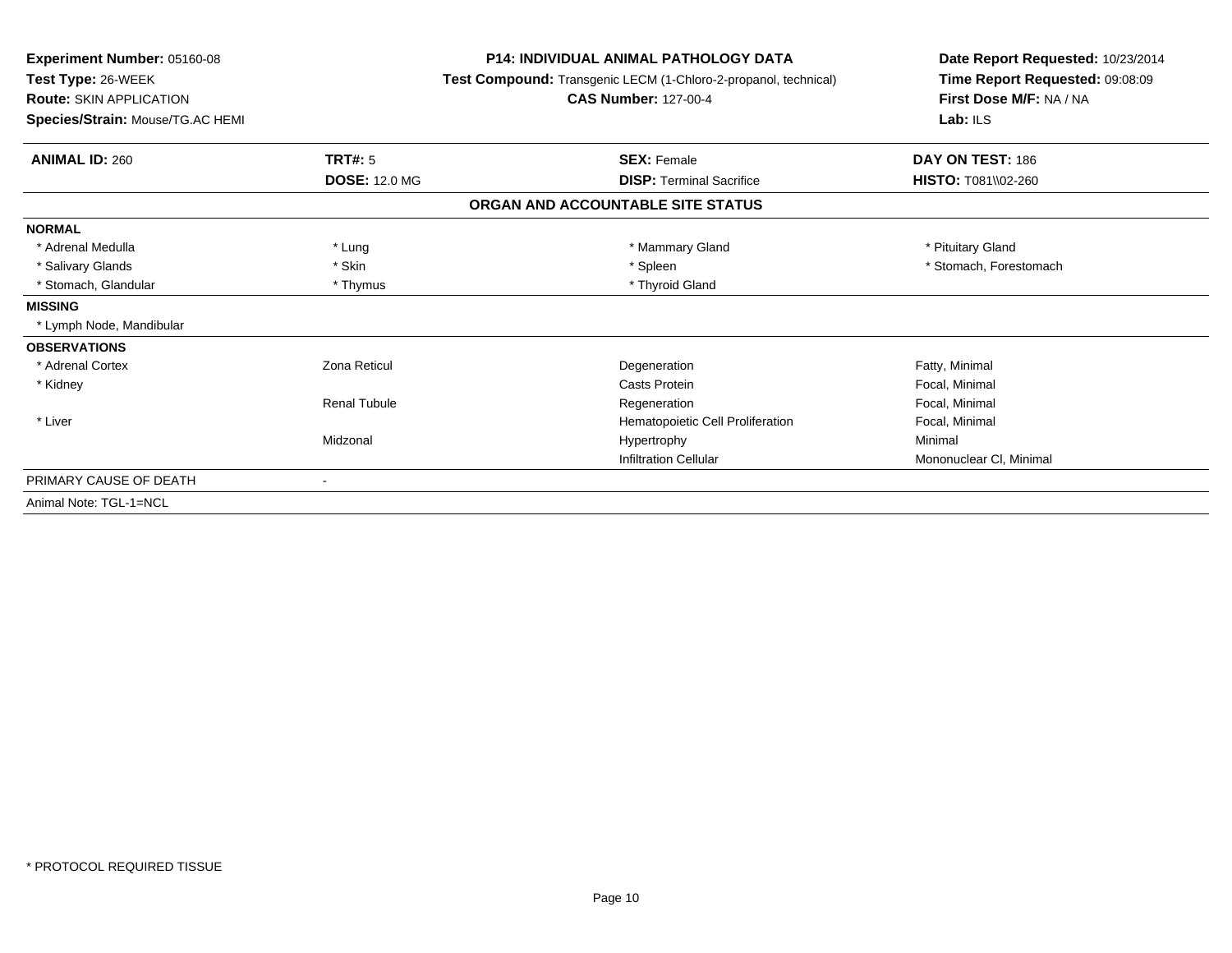| <b>Experiment Number: 05160-08</b> | <b>P14: INDIVIDUAL ANIMAL PATHOLOGY DATA</b><br>Test Compound: Transgenic LECM (1-Chloro-2-propanol, technical) |                                   | Date Report Requested: 10/23/2014<br>Time Report Requested: 09:08:09 |
|------------------------------------|-----------------------------------------------------------------------------------------------------------------|-----------------------------------|----------------------------------------------------------------------|
| Test Type: 26-WEEK                 |                                                                                                                 |                                   |                                                                      |
| <b>Route: SKIN APPLICATION</b>     |                                                                                                                 | <b>CAS Number: 127-00-4</b>       | First Dose M/F: NA / NA                                              |
| Species/Strain: Mouse/TG.AC HEMI   |                                                                                                                 |                                   | Lab: $ILS$                                                           |
| <b>ANIMAL ID: 261</b>              | <b>TRT#: 5</b>                                                                                                  | <b>SEX: Female</b>                | DAY ON TEST: 186                                                     |
|                                    | <b>DOSE: 12.0 MG</b>                                                                                            | <b>DISP: Terminal Sacrifice</b>   | HISTO: T081\\02-261                                                  |
|                                    |                                                                                                                 | ORGAN AND ACCOUNTABLE SITE STATUS |                                                                      |
| <b>NORMAL</b>                      |                                                                                                                 |                                   |                                                                      |
| * Adrenal Medulla                  | * Kidney                                                                                                        | * Lung                            | * Lymph Node, Mandibular                                             |
| * Mammary Gland                    | * Pituitary Gland                                                                                               | * Salivary Glands                 | * Skin                                                               |
| * Spleen                           | * Stomach, Forestomach                                                                                          | * Stomach, Glandular              | * Thymus                                                             |
| * Thyroid Gland                    |                                                                                                                 |                                   |                                                                      |
| <b>OBSERVATIONS</b>                |                                                                                                                 |                                   |                                                                      |
| * Adrenal Cortex                   | Zona Reticul                                                                                                    | Degeneration                      | Fatty, Minimal                                                       |
|                                    | Capsule                                                                                                         | Hyperplasia                       | Focal, Minimal                                                       |
| * Liver                            | Midzonal                                                                                                        | Hypertrophy                       | Minimal                                                              |
|                                    |                                                                                                                 | <b>Infiltration Cellular</b>      | Mononuclear CI, Minimal                                              |
|                                    |                                                                                                                 | <b>Necrosis</b>                   | Focal, Minimal                                                       |
| PRIMARY CAUSE OF DEATH             |                                                                                                                 |                                   |                                                                      |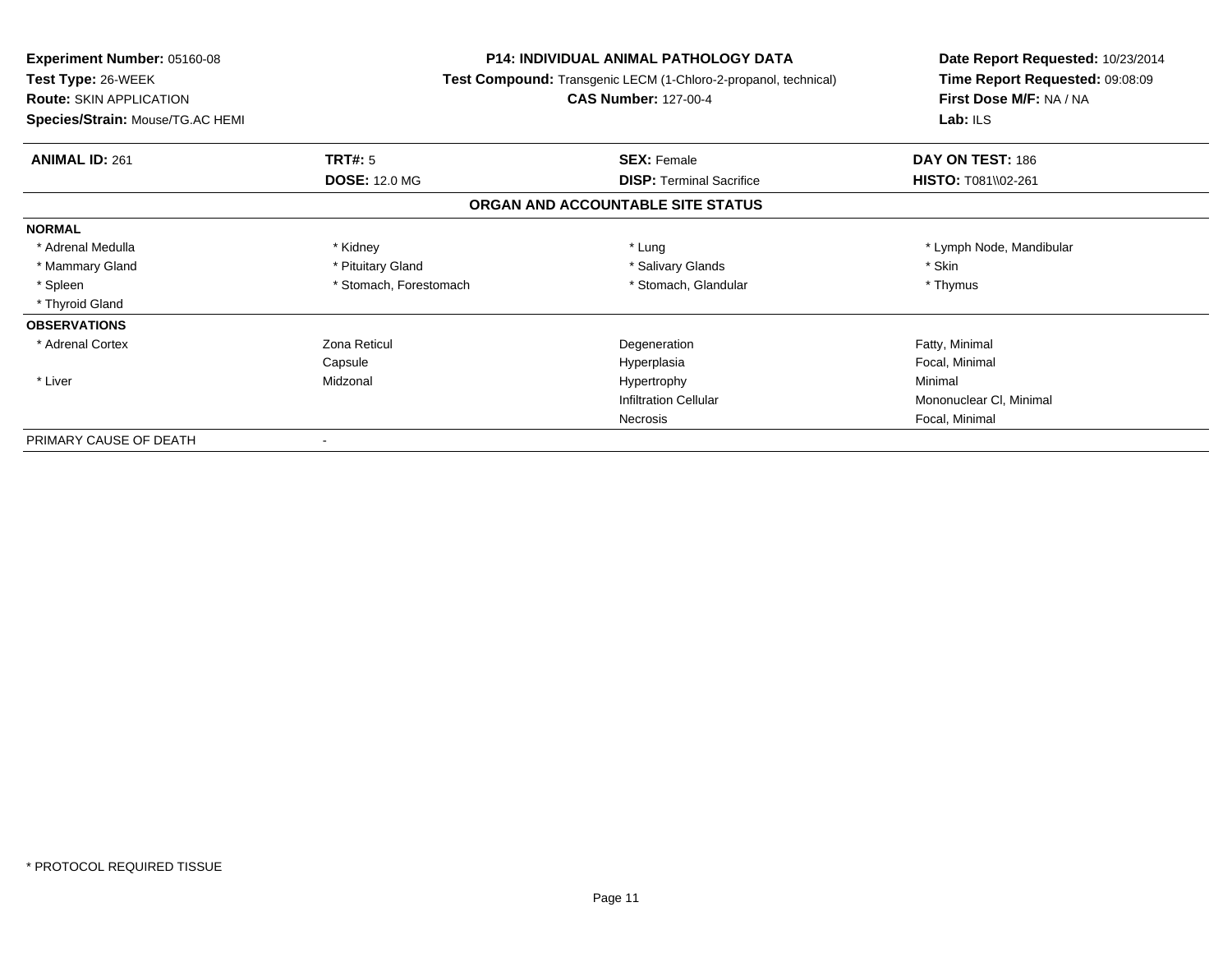| Experiment Number: 05160-08<br><b>P14: INDIVIDUAL ANIMAL PATHOLOGY DATA</b> |                                                                 | Date Report Requested: 10/23/2014 |
|-----------------------------------------------------------------------------|-----------------------------------------------------------------|-----------------------------------|
| Test Type: 26-WEEK                                                          | Test Compound: Transgenic LECM (1-Chloro-2-propanol, technical) | Time Report Requested: 09:08:09   |
| <b>Route: SKIN APPLICATION</b>                                              | <b>CAS Number: 127-00-4</b>                                     | First Dose M/F: NA / NA           |
| Species/Strain: Mouse/TG.AC HEMI                                            |                                                                 | Lab: $ILS$                        |
| <b>TRT#: 5</b><br><b>ANIMAL ID: 262</b>                                     | <b>SEX: Female</b>                                              | DAY ON TEST: 186                  |
| <b>DOSE: 12.0 MG</b>                                                        | <b>DISP:</b> Terminal Sacrifice                                 | <b>HISTO: T081\\02-262</b>        |
|                                                                             | ORGAN AND ACCOUNTABLE SITE STATUS                               |                                   |
| <b>NORMAL</b>                                                               |                                                                 |                                   |
| * Adrenal Medulla<br>* Lung                                                 | * Lymph Node, Mandibular                                        | * Mammary Gland                   |
| * Skin<br>* Pituitary Gland                                                 | * Spleen                                                        | * Stomach, Forestomach            |
| * Stomach, Glandular<br>* Thymus                                            | * Thyroid Gland                                                 |                                   |
| <b>OBSERVATIONS</b>                                                         |                                                                 |                                   |
| Zona Reticul<br>* Adrenal Cortex                                            | Degeneration                                                    | Fatty, Minimal                    |
| * Kidney<br><b>Renal Tubule</b>                                             | Regeneration                                                    | Focal, Minimal                    |
| * Liver<br>Midzonal                                                         | Hypertrophy                                                     | Minimal                           |
|                                                                             | <b>Infiltration Cellular</b>                                    | Mononuclear CI, Minimal           |
| * Salivary Glands<br>Submandibul GI                                         | <b>Infiltration Cellular</b>                                    | Lymphocyte, Focal, Minimal        |
| Tongue                                                                      | Squamous Cell Papilloma                                         |                                   |
| Squamous Cell Papilloma TGLS = 1-8 ]                                        |                                                                 |                                   |
| PRIMARY CAUSE OF DEATH                                                      |                                                                 |                                   |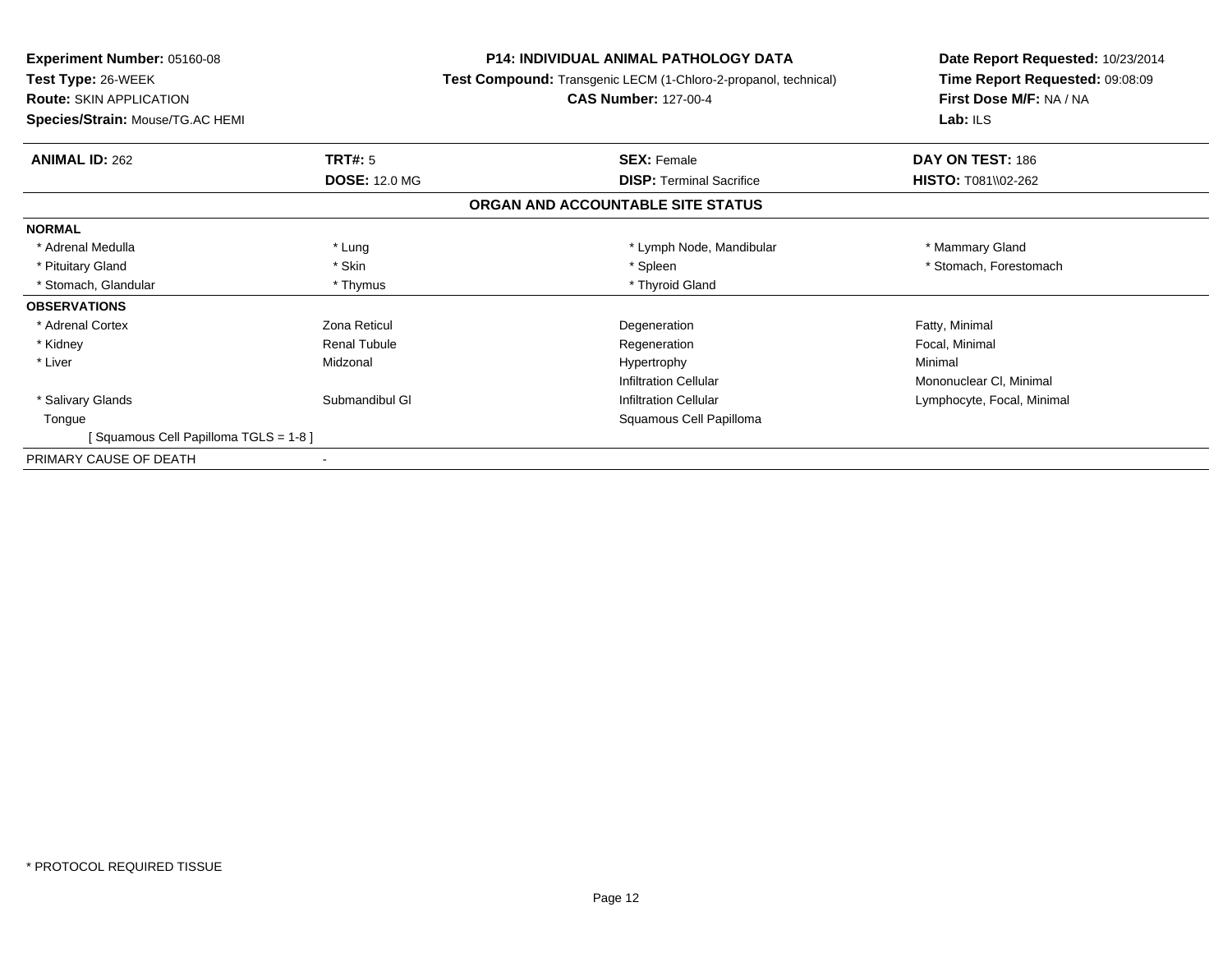| Experiment Number: 05160-08      | <b>P14: INDIVIDUAL ANIMAL PATHOLOGY DATA</b><br>Test Compound: Transgenic LECM (1-Chloro-2-propanol, technical) |                                   | Date Report Requested: 10/23/2014<br>Time Report Requested: 09:08:09 |
|----------------------------------|-----------------------------------------------------------------------------------------------------------------|-----------------------------------|----------------------------------------------------------------------|
| Test Type: 26-WEEK               |                                                                                                                 |                                   |                                                                      |
| <b>Route: SKIN APPLICATION</b>   |                                                                                                                 | <b>CAS Number: 127-00-4</b>       | First Dose M/F: NA / NA                                              |
| Species/Strain: Mouse/TG.AC HEMI |                                                                                                                 |                                   | Lab: ILS                                                             |
| <b>ANIMAL ID: 283</b>            | <b>TRT#: 1</b>                                                                                                  | <b>SEX: Female</b>                | DAY ON TEST: 187                                                     |
|                                  | DOSE: 0 MG                                                                                                      | <b>DISP: Terminal Sacrifice</b>   | <b>HISTO: T081\\02-283</b>                                           |
|                                  |                                                                                                                 | ORGAN AND ACCOUNTABLE SITE STATUS |                                                                      |
| <b>NORMAL</b>                    |                                                                                                                 |                                   |                                                                      |
| * Adrenal Medulla                | * Kidney                                                                                                        | * Lymph Node, Mandibular          | * Mammary Gland                                                      |
| * Pituitary Gland                | * Salivary Glands                                                                                               | * Skin                            | * Spleen                                                             |
| * Stomach, Forestomach           | * Stomach, Glandular                                                                                            | * Thymus                          | * Thyroid Gland                                                      |
| <b>OBSERVATIONS</b>              |                                                                                                                 |                                   |                                                                      |
| * Adrenal Cortex                 | Zona Reticul                                                                                                    | Degeneration                      | Fatty, Minimal                                                       |
|                                  | Capsule                                                                                                         | Hyperplasia                       | Focal, Minimal                                                       |
| * Liver                          |                                                                                                                 | <b>Infiltration Cellular</b>      | Mononuclear CI, Mild                                                 |
|                                  |                                                                                                                 | Necrosis                          | Minimal                                                              |
| * Lung                           | Alveolar Epith                                                                                                  | Hyperplasia                       | Mild                                                                 |
| [Hyperplasia TGLS = $1-2$ ]      |                                                                                                                 |                                   |                                                                      |
| PRIMARY CAUSE OF DEATH           |                                                                                                                 |                                   |                                                                      |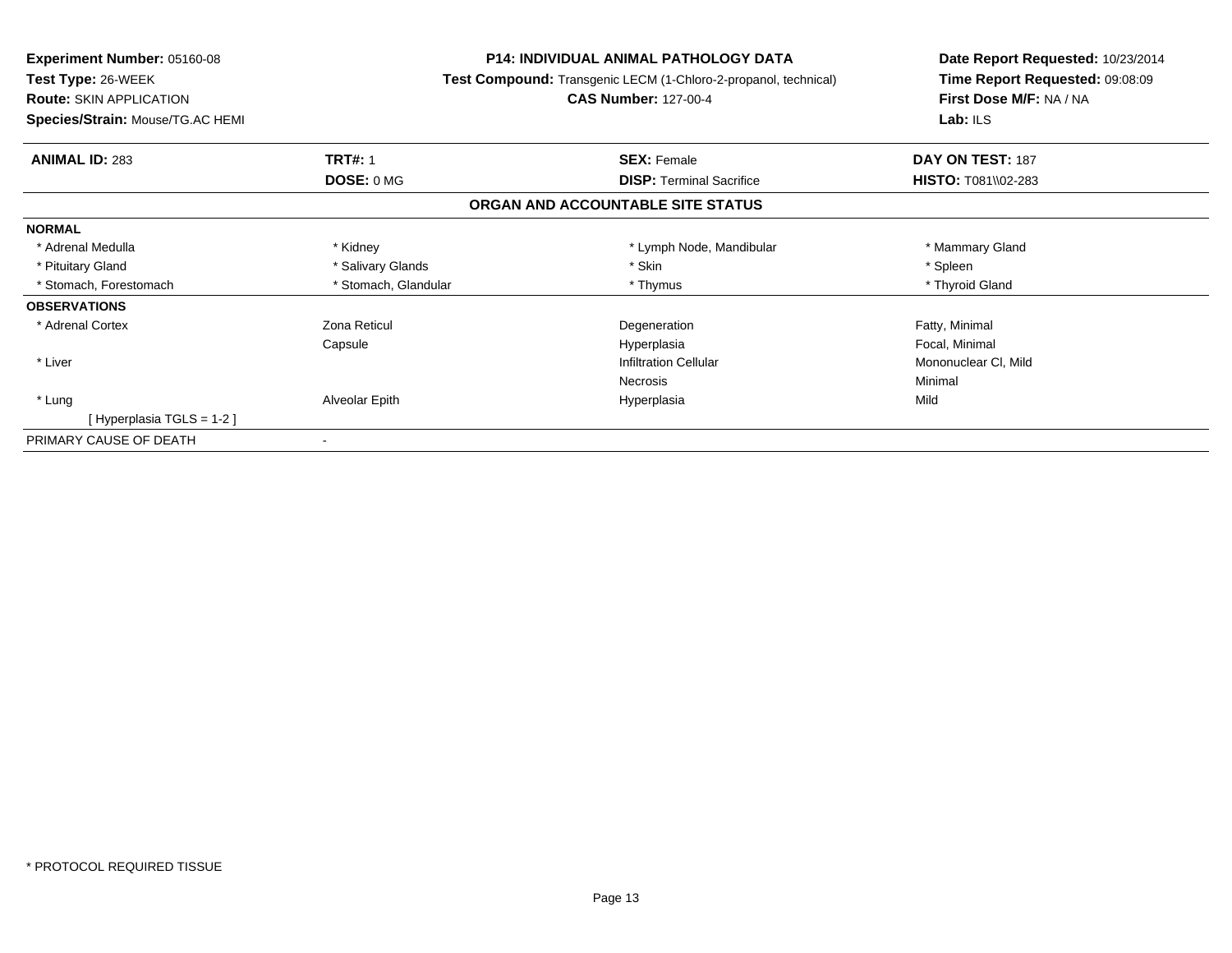| Experiment Number: 05160-08      |                      | P14: INDIVIDUAL ANIMAL PATHOLOGY DATA                                  | Date Report Requested: 10/23/2014 |
|----------------------------------|----------------------|------------------------------------------------------------------------|-----------------------------------|
| <b>Test Type: 26-WEEK</b>        |                      | <b>Test Compound:</b> Transgenic LECM (1-Chloro-2-propanol, technical) | Time Report Requested: 09:08:09   |
| <b>Route: SKIN APPLICATION</b>   |                      | <b>CAS Number: 127-00-4</b>                                            | First Dose M/F: NA / NA           |
| Species/Strain: Mouse/TG.AC HEMI |                      |                                                                        | Lab: $ILS$                        |
| <b>ANIMAL ID: 284</b>            | <b>TRT#: 1</b>       | <b>SEX: Female</b>                                                     | DAY ON TEST: 187                  |
|                                  | DOSE: 0 MG           | <b>DISP:</b> Terminal Sacrifice                                        | <b>HISTO: T081\\02-284</b>        |
|                                  |                      | ORGAN AND ACCOUNTABLE SITE STATUS                                      |                                   |
| <b>NORMAL</b>                    |                      |                                                                        |                                   |
| * Adrenal Medulla                | * Lung               | * Lymph Node, Mandibular                                               | * Mammary Gland                   |
| * Pituitary Gland                | * Salivary Glands    | * Skin                                                                 | * Spleen                          |
| * Stomach, Forestomach           | * Stomach, Glandular | * Thymus                                                               | * Thyroid Gland                   |
| <b>OBSERVATIONS</b>              |                      |                                                                        |                                   |
| * Adrenal Cortex                 | Zona Reticul         | Degeneration                                                           | Fatty, Mild                       |
| * Kidney                         | <b>Renal Tubule</b>  | <b>Dilatation</b>                                                      | Minimal                           |
| * Liver                          | Midzonal             | Hypertrophy                                                            | Minimal                           |
|                                  |                      | <b>Infiltration Cellular</b>                                           | Mononuclear CI, Minimal           |
| PRIMARY CAUSE OF DEATH           |                      |                                                                        |                                   |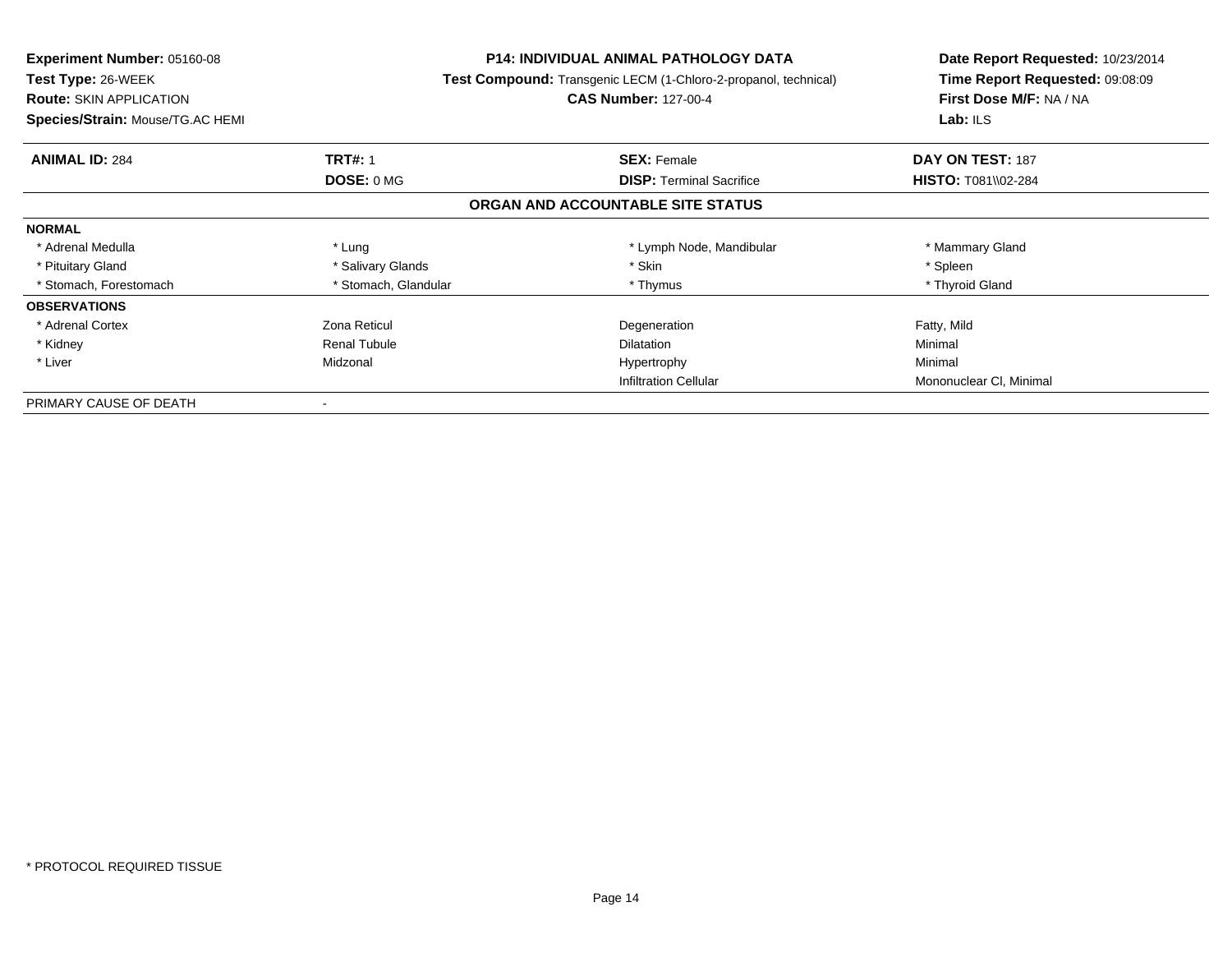| <b>Experiment Number: 05160-08</b><br>Test Type: 26-WEEK<br><b>Route: SKIN APPLICATION</b> | <b>P14: INDIVIDUAL ANIMAL PATHOLOGY DATA</b><br>Test Compound: Transgenic LECM (1-Chloro-2-propanol, technical)<br><b>CAS Number: 127-00-4</b> | Date Report Requested: 10/23/2014<br>Time Report Requested: 09:08:09<br>First Dose M/F: NA / NA |
|--------------------------------------------------------------------------------------------|------------------------------------------------------------------------------------------------------------------------------------------------|-------------------------------------------------------------------------------------------------|
| Species/Strain: Mouse/TG.AC HEMI                                                           |                                                                                                                                                | Lab: $ILS$                                                                                      |
| <b>TRT#: 1</b><br><b>ANIMAL ID: 286</b>                                                    | <b>SEX: Female</b>                                                                                                                             | DAY ON TEST: 187                                                                                |
| DOSE: 0 MG                                                                                 | <b>DISP: Terminal Sacrifice</b>                                                                                                                | HISTO: T081\\02-286                                                                             |
|                                                                                            | ORGAN AND ACCOUNTABLE SITE STATUS                                                                                                              |                                                                                                 |
| <b>NORMAL</b>                                                                              |                                                                                                                                                |                                                                                                 |
| * Adrenal Medulla<br>* Lung                                                                | * Mammary Gland                                                                                                                                | * Pituitary Gland                                                                               |
| * Salivary Glands<br>* Skin                                                                | * Spleen                                                                                                                                       | * Stomach, Forestomach                                                                          |
| * Stomach, Glandular<br>* Thymus                                                           | * Thyroid Gland                                                                                                                                |                                                                                                 |
| <b>MISSING</b>                                                                             |                                                                                                                                                |                                                                                                 |
| * Lymph Node, Mandibular                                                                   |                                                                                                                                                |                                                                                                 |
| <b>OBSERVATIONS</b>                                                                        |                                                                                                                                                |                                                                                                 |
| * Adrenal Cortex<br>Zona Reticul                                                           | Degeneration                                                                                                                                   | Fatty, Mild                                                                                     |
| Capsule                                                                                    | Hyperplasia                                                                                                                                    | Focal, Mild                                                                                     |
| * Kidney                                                                                   | <b>Infiltration Cellular</b>                                                                                                                   | Lymphocyte, Minimal                                                                             |
| * Liver<br>Midzonal                                                                        | Hypertrophy                                                                                                                                    | Diffuse, Minimal                                                                                |
|                                                                                            | <b>Infiltration Cellular</b>                                                                                                                   | Mononuclear CI, Minimal                                                                         |
| PRIMARY CAUSE OF DEATH                                                                     |                                                                                                                                                |                                                                                                 |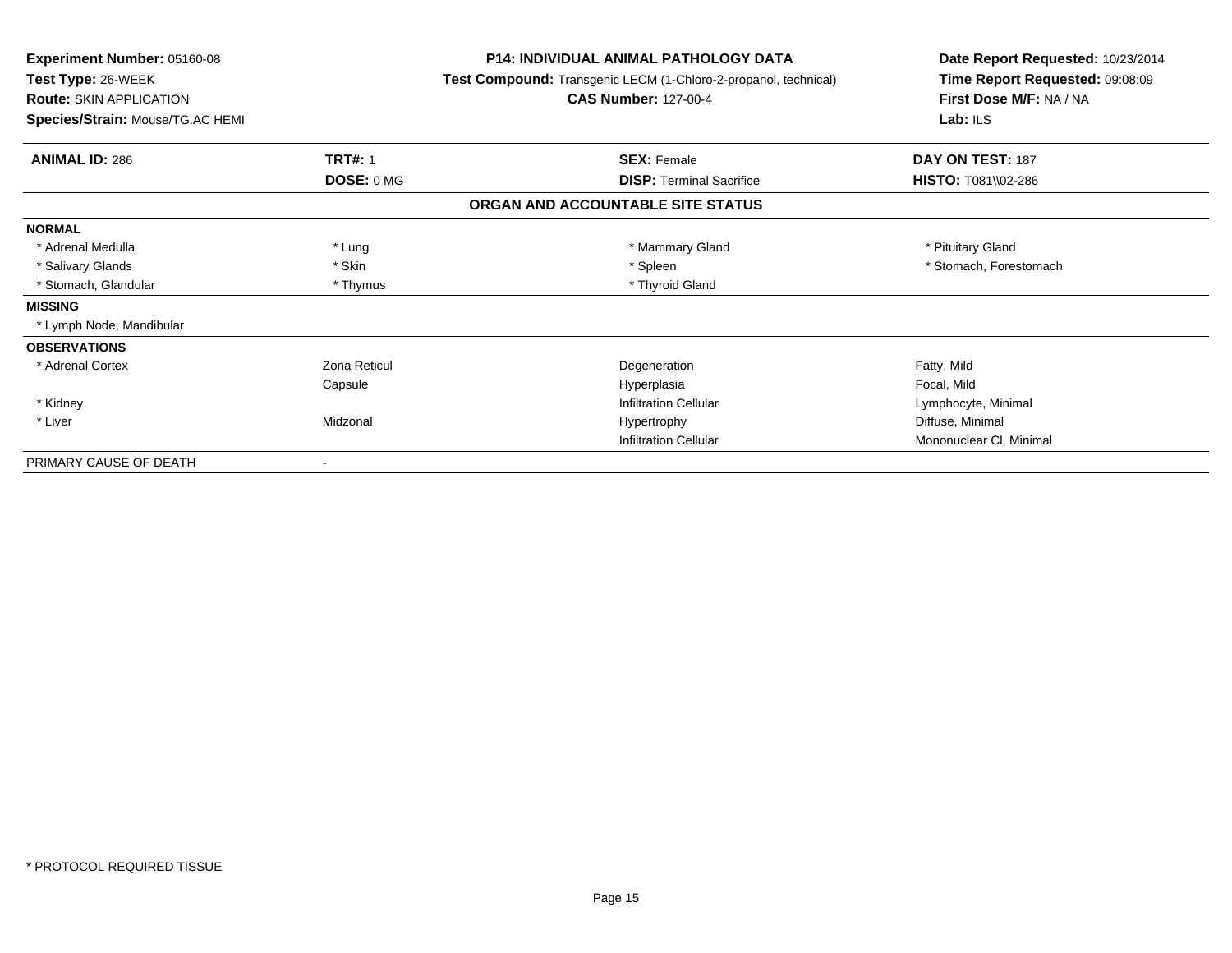| <b>Experiment Number: 05160-08</b><br>Test Type: 26-WEEK<br><b>Route: SKIN APPLICATION</b><br>Species/Strain: Mouse/TG.AC HEMI | <b>P14: INDIVIDUAL ANIMAL PATHOLOGY DATA</b><br>Test Compound: Transgenic LECM (1-Chloro-2-propanol, technical)<br><b>CAS Number: 127-00-4</b> |                                   | Date Report Requested: 10/23/2014<br>Time Report Requested: 09:08:09<br>First Dose M/F: NA / NA<br>Lab: $ILS$ |
|--------------------------------------------------------------------------------------------------------------------------------|------------------------------------------------------------------------------------------------------------------------------------------------|-----------------------------------|---------------------------------------------------------------------------------------------------------------|
| <b>ANIMAL ID: 287</b>                                                                                                          | <b>TRT#: 1</b>                                                                                                                                 | <b>SEX: Female</b>                | DAY ON TEST: 187                                                                                              |
|                                                                                                                                | DOSE: 0 MG                                                                                                                                     | <b>DISP: Terminal Sacrifice</b>   | HISTO: T081\\02-287                                                                                           |
|                                                                                                                                |                                                                                                                                                | ORGAN AND ACCOUNTABLE SITE STATUS |                                                                                                               |
| <b>NORMAL</b>                                                                                                                  |                                                                                                                                                |                                   |                                                                                                               |
| * Adrenal Medulla                                                                                                              | * Lung                                                                                                                                         | * Lymph Node, Mandibular          | * Mammary Gland                                                                                               |
| * Pituitary Gland                                                                                                              | * Salivary Glands                                                                                                                              | * Skin                            | * Spleen                                                                                                      |
| * Stomach, Forestomach                                                                                                         | * Stomach, Glandular                                                                                                                           | * Thyroid Gland                   |                                                                                                               |
| <b>MISSING</b>                                                                                                                 |                                                                                                                                                |                                   |                                                                                                               |
| * Thymus                                                                                                                       |                                                                                                                                                |                                   |                                                                                                               |
| <b>OBSERVATIONS</b>                                                                                                            |                                                                                                                                                |                                   |                                                                                                               |
| * Adrenal Cortex                                                                                                               | Zona Reticul                                                                                                                                   | Degeneration                      | Fatty, Mild                                                                                                   |
|                                                                                                                                | Capsule                                                                                                                                        | Hyperplasia                       | Focal, Minimal                                                                                                |
| * Kidney                                                                                                                       | <b>Renal Tubule</b>                                                                                                                            | Hyperplasia                       | Minimal                                                                                                       |
| * Liver                                                                                                                        | Midzonal                                                                                                                                       | Hypertrophy                       | Minimal                                                                                                       |
|                                                                                                                                |                                                                                                                                                | <b>Infiltration Cellular</b>      | Mononuclear CI, Minimal                                                                                       |
| PRIMARY CAUSE OF DEATH                                                                                                         |                                                                                                                                                |                                   |                                                                                                               |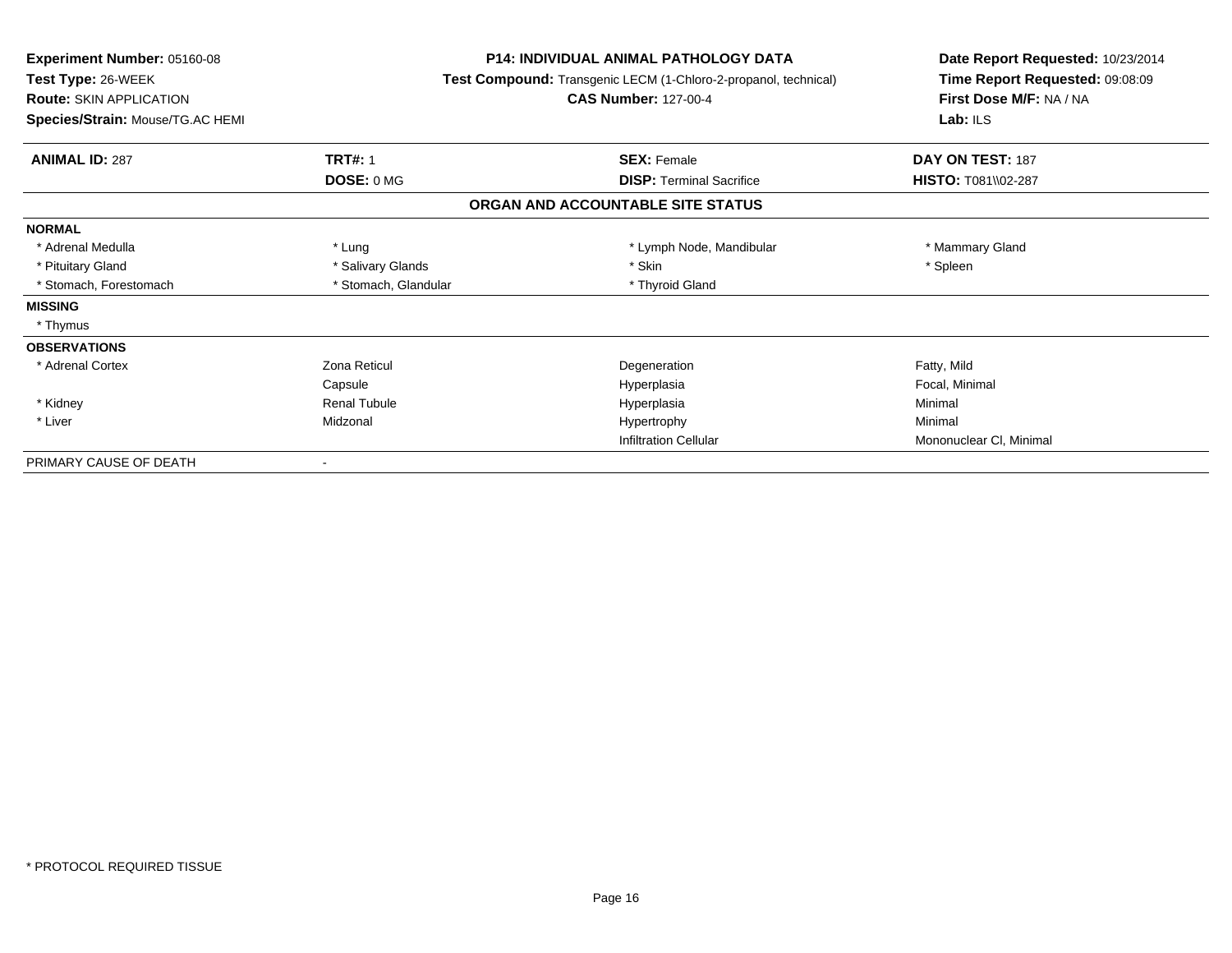| <b>Experiment Number: 05160-08</b>                                                           | <b>P14: INDIVIDUAL ANIMAL PATHOLOGY DATA</b>                           | Date Report Requested: 10/23/2014<br>Time Report Requested: 09:08:09 |
|----------------------------------------------------------------------------------------------|------------------------------------------------------------------------|----------------------------------------------------------------------|
| <b>Test Type: 26-WEEK</b>                                                                    | <b>Test Compound:</b> Transgenic LECM (1-Chloro-2-propanol, technical) |                                                                      |
| <b>Route: SKIN APPLICATION</b>                                                               | <b>CAS Number: 127-00-4</b>                                            | First Dose M/F: NA / NA                                              |
| Species/Strain: Mouse/TG.AC HEMI                                                             |                                                                        | Lab: $ILS$                                                           |
| <b>TRT#: 1</b><br><b>ANIMAL ID: 289</b>                                                      | <b>SEX: Female</b>                                                     | DAY ON TEST: 187                                                     |
| DOSE: 0 MG                                                                                   | <b>DISP: Terminal Sacrifice</b>                                        | <b>HISTO: T081\\02-289</b>                                           |
|                                                                                              | ORGAN AND ACCOUNTABLE SITE STATUS                                      |                                                                      |
| <b>NORMAL</b>                                                                                |                                                                        |                                                                      |
| * Kidney<br>* Adrenal Medulla                                                                | * Lung                                                                 | * Lymph Node, Mandibular                                             |
| * Pituitary Gland<br>* Mammary Gland                                                         | * Skin                                                                 | * Spleen                                                             |
| * Stomach, Glandular<br>* Thymus                                                             | * Thyroid Gland                                                        |                                                                      |
| <b>OBSERVATIONS</b>                                                                          |                                                                        |                                                                      |
| * Adrenal Cortex<br>Zona Reticul                                                             | Degeneration                                                           | Fatty, Minimal                                                       |
| * Liver<br>Midzonal                                                                          | Hypertrophy                                                            | Minimal                                                              |
|                                                                                              | <b>Infiltration Cellular</b>                                           | Mononuclear CI, Minimal                                              |
| * Salivary Glands<br>Submandibul GI                                                          | Atrophy                                                                | Diffuse, Moderate                                                    |
| Note: Atrophy is unilateral. The sublingual (mucinous) segment of the gland is not affected. |                                                                        |                                                                      |
| * Stomach, Forestomach                                                                       | Squamous Cell Papilloma                                                |                                                                      |
| PRIMARY CAUSE OF DEATH                                                                       |                                                                        |                                                                      |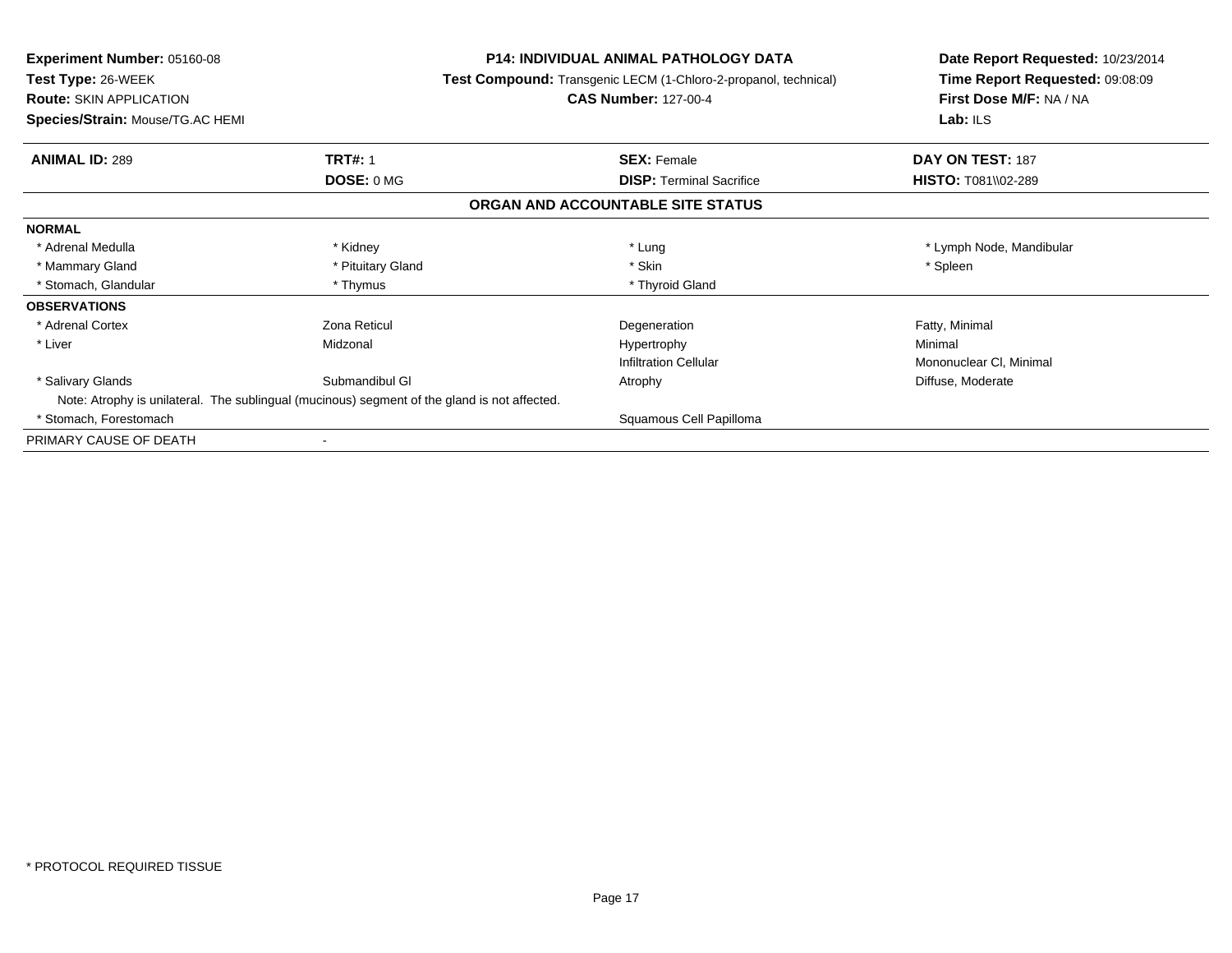| Experiment Number: 05160-08             | <b>P14: INDIVIDUAL ANIMAL PATHOLOGY DATA</b><br>Test Compound: Transgenic LECM (1-Chloro-2-propanol, technical) |                                   | Date Report Requested: 10/23/2014<br>Time Report Requested: 09:08:09 |
|-----------------------------------------|-----------------------------------------------------------------------------------------------------------------|-----------------------------------|----------------------------------------------------------------------|
| Test Type: 26-WEEK                      |                                                                                                                 |                                   |                                                                      |
| <b>Route: SKIN APPLICATION</b>          |                                                                                                                 | <b>CAS Number: 127-00-4</b>       | First Dose M/F: NA / NA                                              |
| <b>Species/Strain: Mouse/TG.AC HEMI</b> |                                                                                                                 |                                   | Lab: $ILS$                                                           |
| <b>ANIMAL ID: 290</b>                   | <b>TRT#: 1</b>                                                                                                  | <b>SEX: Female</b>                | DAY ON TEST: 187                                                     |
|                                         | DOSE: 0 MG                                                                                                      | <b>DISP: Terminal Sacrifice</b>   | <b>HISTO: T081\\02-290</b>                                           |
|                                         |                                                                                                                 | ORGAN AND ACCOUNTABLE SITE STATUS |                                                                      |
| <b>NORMAL</b>                           |                                                                                                                 |                                   |                                                                      |
| * Adrenal Medulla                       | * Lung                                                                                                          | * Lymph Node, Mandibular          | * Mammary Gland                                                      |
| * Pituitary Gland                       | * Salivary Glands                                                                                               | * Skin                            | * Spleen                                                             |
| * Stomach, Forestomach                  | * Stomach, Glandular                                                                                            | * Thymus                          |                                                                      |
| <b>OBSERVATIONS</b>                     |                                                                                                                 |                                   |                                                                      |
| * Adrenal Cortex                        | Zona Reticul                                                                                                    | Degeneration                      | Fatty, Mild                                                          |
|                                         | Capsule                                                                                                         | Hyperplasia                       | Focal, Minimal                                                       |
| * Kidney                                |                                                                                                                 | Casts Protein                     | Focal, Minimal                                                       |
| * Liver                                 | Midzonal                                                                                                        | Hypertrophy                       | Mild                                                                 |
|                                         |                                                                                                                 | <b>Infiltration Cellular</b>      | Mononuclear CI, Minimal                                              |
| * Thyroid Gland                         |                                                                                                                 | <b>Infiltration Cellular</b>      | Lymphocyte, Focal, Minimal                                           |
| PRIMARY CAUSE OF DEATH                  |                                                                                                                 |                                   |                                                                      |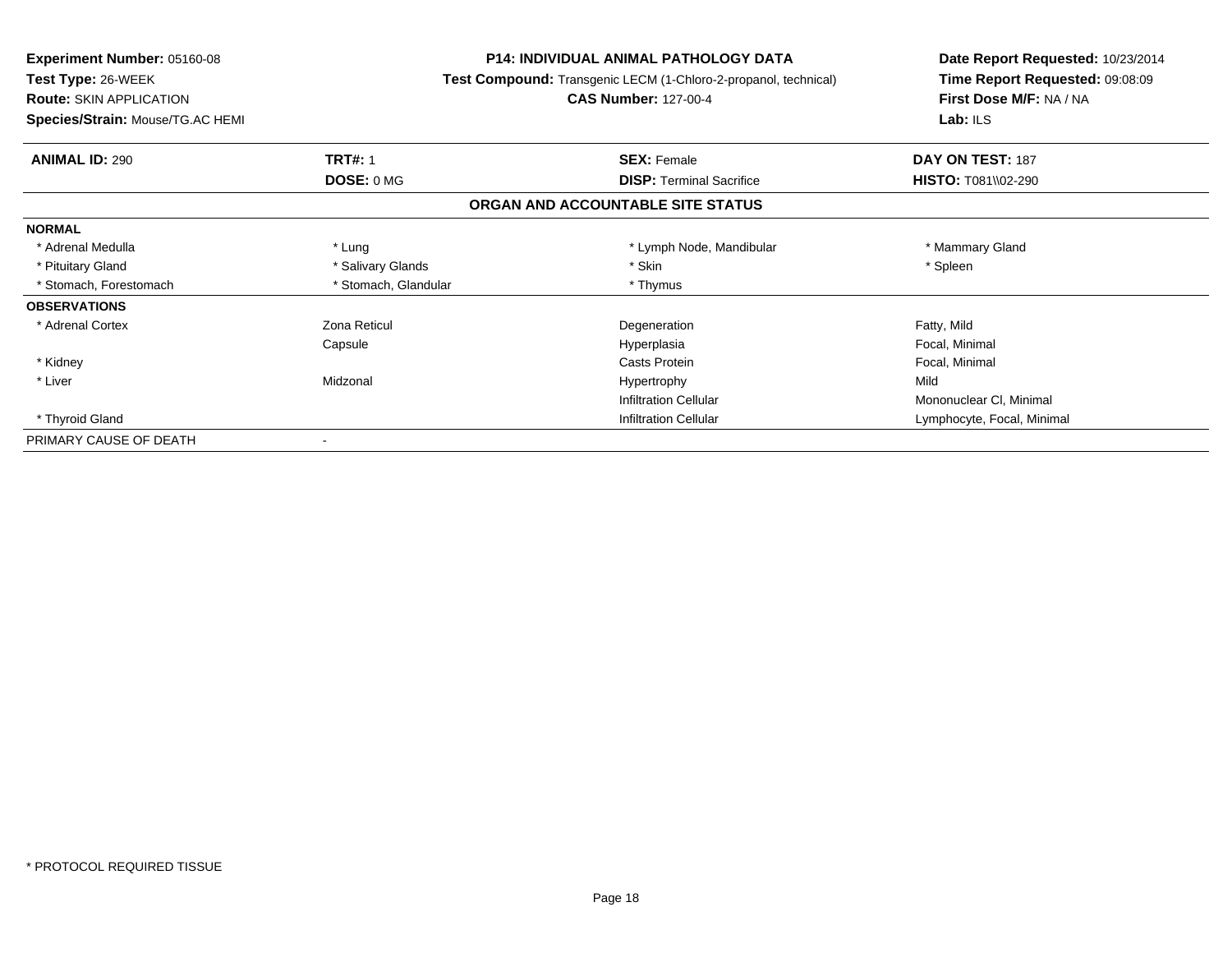| Experiment Number: 05160-08<br>Test Type: 26-WEEK<br><b>Route: SKIN APPLICATION</b> |                | <b>P14: INDIVIDUAL ANIMAL PATHOLOGY DATA</b><br>Test Compound: Transgenic LECM (1-Chloro-2-propanol, technical)<br><b>CAS Number: 127-00-4</b> | Date Report Requested: 10/23/2014<br>Time Report Requested: 09:08:09<br>First Dose M/F: NA / NA |
|-------------------------------------------------------------------------------------|----------------|------------------------------------------------------------------------------------------------------------------------------------------------|-------------------------------------------------------------------------------------------------|
| Species/Strain: Mouse/TG.AC HEMI                                                    |                |                                                                                                                                                | Lab: $ILS$                                                                                      |
| <b>ANIMAL ID: 291</b>                                                               | <b>TRT#: 1</b> | <b>SEX: Female</b>                                                                                                                             | DAY ON TEST: 187                                                                                |
|                                                                                     | DOSE: 0 MG     | <b>DISP: Terminal Sacrifice</b>                                                                                                                | HISTO: T081\\02-291                                                                             |
|                                                                                     |                | ORGAN AND ACCOUNTABLE SITE STATUS                                                                                                              |                                                                                                 |
| <b>NORMAL</b>                                                                       |                |                                                                                                                                                |                                                                                                 |
| * Adrenal Medulla                                                                   | * Lung         | * Lymph Node, Mandibular                                                                                                                       | * Pituitary Gland                                                                               |
| * Salivary Glands                                                                   | * Skin         | * Spleen                                                                                                                                       | * Stomach, Forestomach                                                                          |
| * Stomach, Glandular                                                                | * Thymus       | * Thyroid Gland                                                                                                                                |                                                                                                 |
| <b>MISSING</b>                                                                      |                |                                                                                                                                                |                                                                                                 |
| * Mammary Gland                                                                     |                |                                                                                                                                                |                                                                                                 |
| <b>OBSERVATIONS</b>                                                                 |                |                                                                                                                                                |                                                                                                 |
| * Adrenal Cortex                                                                    | Zona Reticul   | Degeneration                                                                                                                                   | Fatty, Minimal                                                                                  |
| * Kidney                                                                            |                | <b>Infiltration Cellular</b>                                                                                                                   | Lymphocyte, Focal, Minimal                                                                      |
| * Liver                                                                             | Midzonal       | Hypertrophy                                                                                                                                    | Minimal                                                                                         |
|                                                                                     |                | <b>Infiltration Cellular</b>                                                                                                                   | Mononuclear CI, Mild                                                                            |
|                                                                                     |                | Necrosis                                                                                                                                       | Minimal                                                                                         |
| PRIMARY CAUSE OF DEATH                                                              |                |                                                                                                                                                |                                                                                                 |
| Animal Note: TGL-1=NST, TGL-2=NST                                                   |                |                                                                                                                                                |                                                                                                 |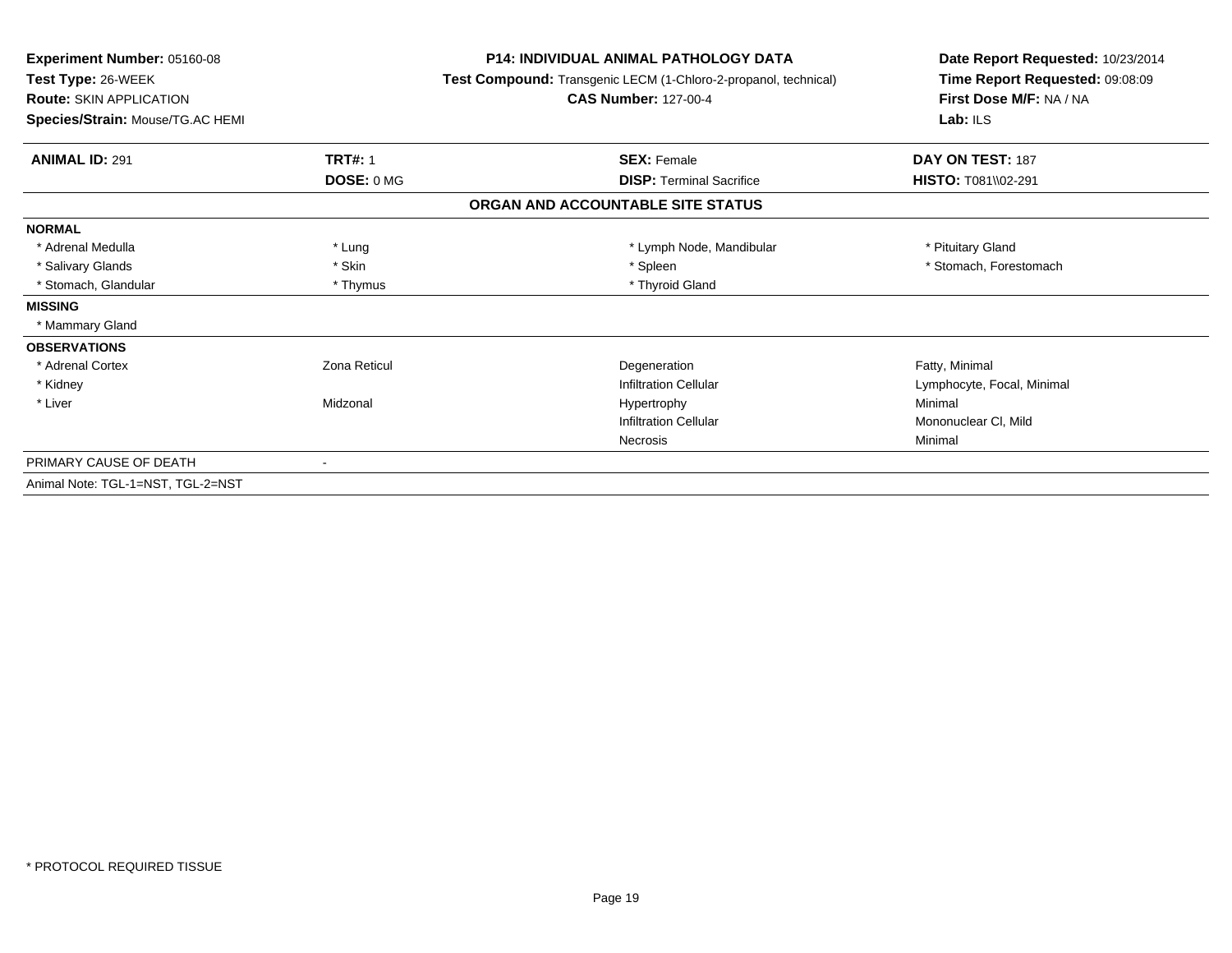| Experiment Number: 05160-08          |                   | <b>P14: INDIVIDUAL ANIMAL PATHOLOGY DATA</b>                    | Date Report Requested: 10/23/2014                          |  |
|--------------------------------------|-------------------|-----------------------------------------------------------------|------------------------------------------------------------|--|
| Test Type: 26-WEEK                   |                   | Test Compound: Transgenic LECM (1-Chloro-2-propanol, technical) | Time Report Requested: 09:08:09<br>First Dose M/F: NA / NA |  |
| <b>Route: SKIN APPLICATION</b>       |                   | <b>CAS Number: 127-00-4</b>                                     |                                                            |  |
| Species/Strain: Mouse/TG.AC HEMI     |                   |                                                                 | Lab: ILS                                                   |  |
| <b>ANIMAL ID: 292</b>                | <b>TRT#: 1</b>    | <b>SEX: Female</b>                                              | DAY ON TEST: 187                                           |  |
|                                      | DOSE: 0 MG        | <b>DISP: Terminal Sacrifice</b>                                 | <b>HISTO: T081\\02-292</b>                                 |  |
|                                      |                   | ORGAN AND ACCOUNTABLE SITE STATUS                               |                                                            |  |
| <b>NORMAL</b>                        |                   |                                                                 |                                                            |  |
| * Adrenal Medulla                    | * Lung            | * Lymph Node, Mandibular                                        | * Mammary Gland                                            |  |
| * Pituitary Gland                    | * Salivary Glands | * Spleen                                                        | * Stomach, Glandular                                       |  |
| * Thymus                             | * Thyroid Gland   |                                                                 |                                                            |  |
| <b>OBSERVATIONS</b>                  |                   |                                                                 |                                                            |  |
| * Adrenal Cortex                     | Zona Reticul      | Degeneration                                                    | Fatty, Minimal                                             |  |
|                                      | Capsule           | Hyperplasia                                                     | Focal, Minimal                                             |  |
| * Kidney                             |                   | <b>Infiltration Cellular</b>                                    | Lymphocyte, Minimal                                        |  |
| * Liver                              | Midzonal          | Hypertrophy                                                     | Mild                                                       |  |
|                                      |                   | <b>Infiltration Cellular</b>                                    | Mononuclear CI, Minimal                                    |  |
| * Skin                               | <b>SOA</b>        | Squamous Cell Papilloma                                         |                                                            |  |
| Note: TGL-2=NCL                      |                   |                                                                 |                                                            |  |
| [Squamous Cell Papilloma TGLS = 1-7] |                   |                                                                 |                                                            |  |
| * Stomach, Forestomach               | Epithelium        | Hyperplasia                                                     | Focal, Moderate                                            |  |
|                                      |                   | Inflammation                                                    | Suppurative, Acute, Focal, Mild                            |  |
| PRIMARY CAUSE OF DEATH               | $\blacksquare$    |                                                                 |                                                            |  |
| Animal Note: TGL-3=NST               |                   |                                                                 |                                                            |  |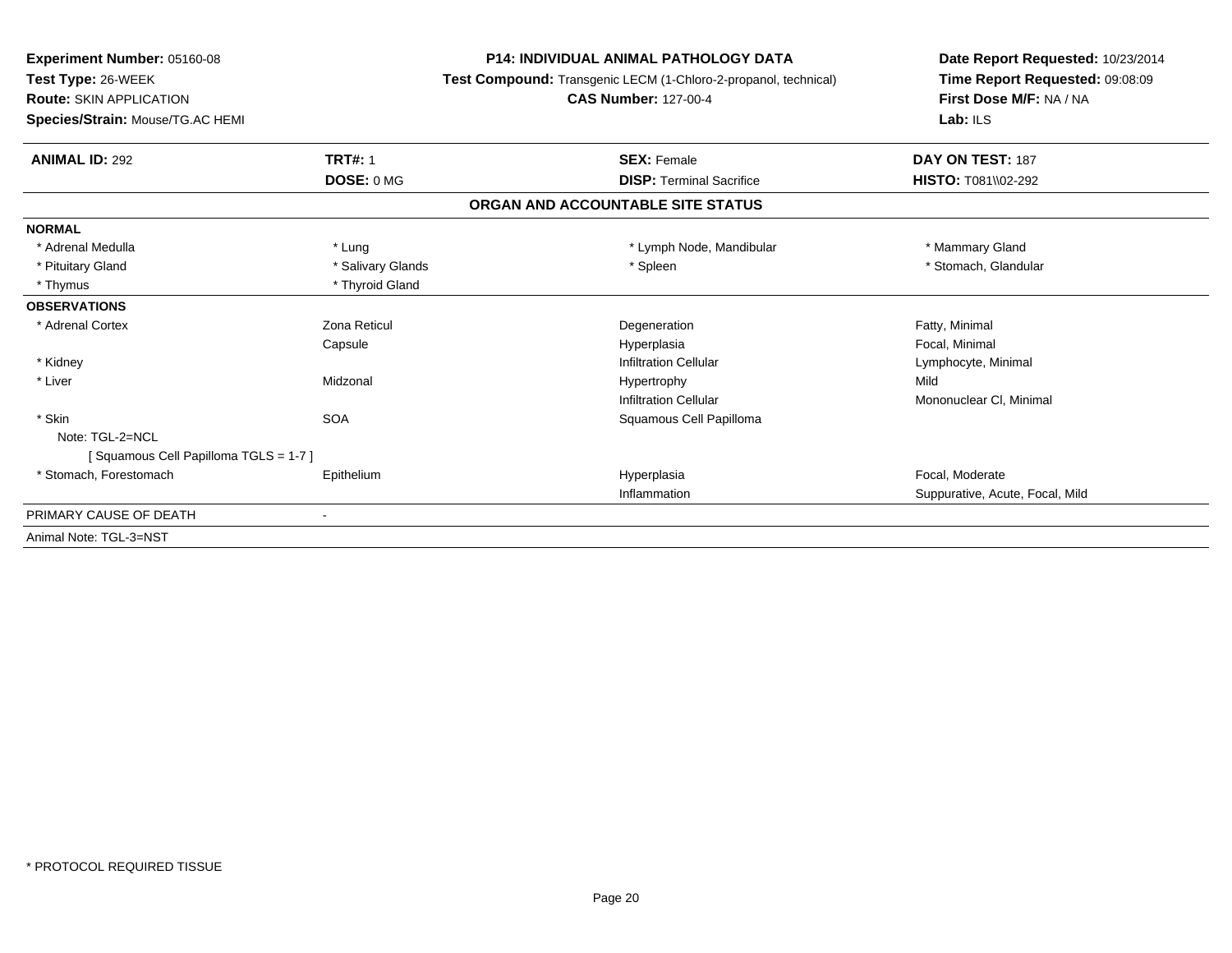| <b>Experiment Number: 05160-08</b><br>Test Type: 26-WEEK<br><b>Route: SKIN APPLICATION</b><br>Species/Strain: Mouse/TG.AC HEMI |                     | <b>P14: INDIVIDUAL ANIMAL PATHOLOGY DATA</b><br>Test Compound: Transgenic LECM (1-Chloro-2-propanol, technical)<br><b>CAS Number: 127-00-4</b> | Date Report Requested: 10/23/2014<br>Time Report Requested: 09:08:09<br>First Dose M/F: NA / NA<br>Lab: ILS |
|--------------------------------------------------------------------------------------------------------------------------------|---------------------|------------------------------------------------------------------------------------------------------------------------------------------------|-------------------------------------------------------------------------------------------------------------|
| <b>ANIMAL ID: 308</b>                                                                                                          | <b>TRT#: 1</b>      | <b>SEX: Female</b>                                                                                                                             | DAY ON TEST: 186                                                                                            |
|                                                                                                                                | DOSE: 0 MG          | <b>DISP:</b> Terminal Sacrifice                                                                                                                | <b>HISTO: T081\\02-308</b>                                                                                  |
|                                                                                                                                |                     | ORGAN AND ACCOUNTABLE SITE STATUS                                                                                                              |                                                                                                             |
| <b>NORMAL</b>                                                                                                                  |                     |                                                                                                                                                |                                                                                                             |
| * Adrenal Medulla                                                                                                              | * Lung              | * Lymph Node, Mandibular                                                                                                                       | * Pituitary Gland                                                                                           |
| * Salivary Glands                                                                                                              | * Skin              | * Spleen                                                                                                                                       | * Stomach, Forestomach                                                                                      |
| * Stomach, Glandular                                                                                                           | * Thymus            | * Thyroid Gland                                                                                                                                |                                                                                                             |
| <b>MISSING</b>                                                                                                                 |                     |                                                                                                                                                |                                                                                                             |
| * Mammary Gland                                                                                                                |                     |                                                                                                                                                |                                                                                                             |
| <b>OBSERVATIONS</b>                                                                                                            |                     |                                                                                                                                                |                                                                                                             |
| * Adrenal Cortex                                                                                                               | <b>Zona Reticul</b> | Degeneration                                                                                                                                   | Fatty, Minimal                                                                                              |
| * Kidney                                                                                                                       |                     | <b>Infiltration Cellular</b>                                                                                                                   | Lymphocyte, Minimal                                                                                         |
| * Liver                                                                                                                        | Midzonal            | Hypertrophy                                                                                                                                    | Minimal                                                                                                     |
|                                                                                                                                |                     | <b>Infiltration Cellular</b>                                                                                                                   | Mononuclear CI, Minimal                                                                                     |
| PRIMARY CAUSE OF DEATH                                                                                                         |                     |                                                                                                                                                |                                                                                                             |
| Animal Note: TGL-1=NCL                                                                                                         |                     |                                                                                                                                                |                                                                                                             |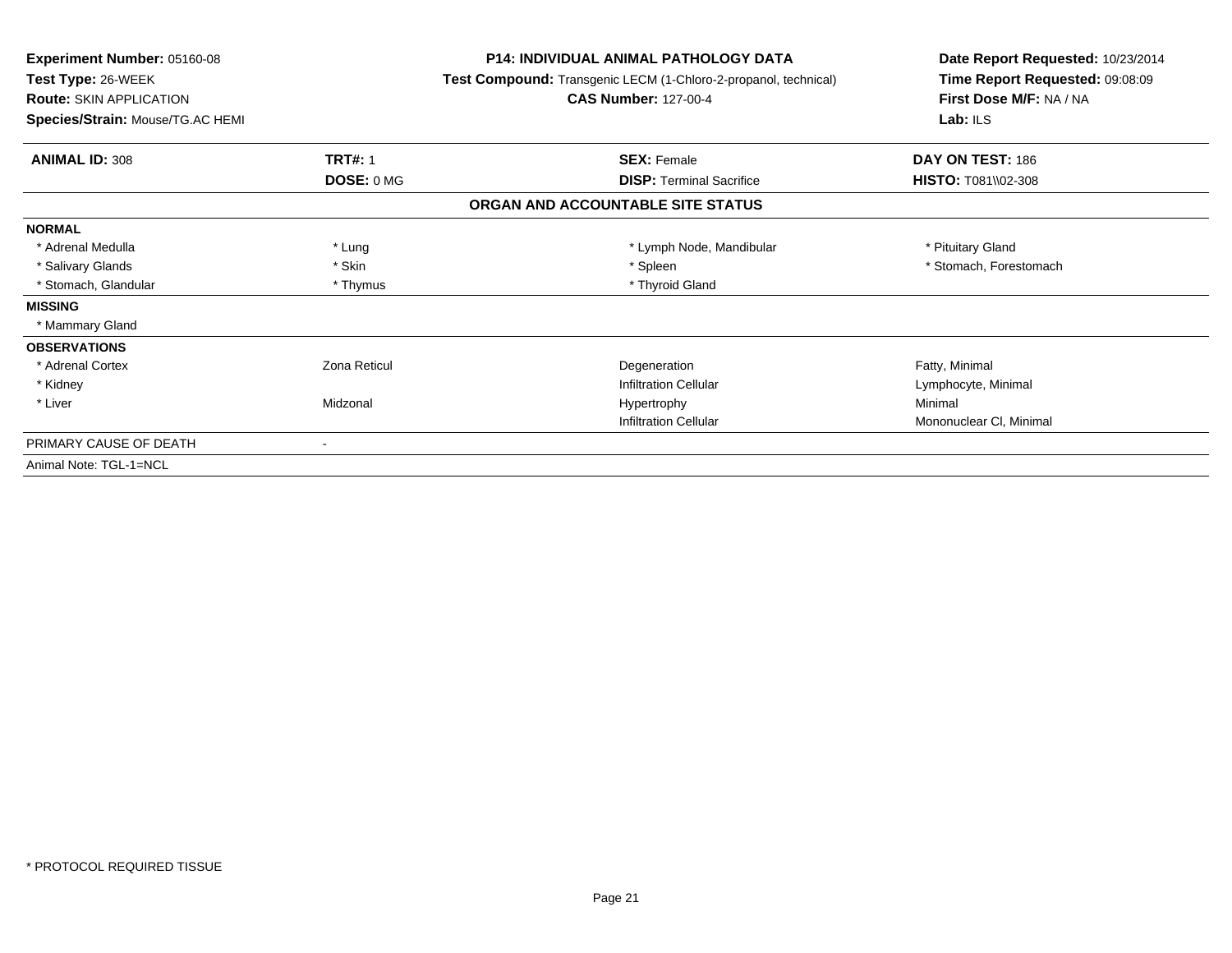| Experiment Number: 05160-08<br>Test Type: 26-WEEK<br><b>Route: SKIN APPLICATION</b><br>Species/Strain: Mouse/TG.AC HEMI |                     | <b>P14: INDIVIDUAL ANIMAL PATHOLOGY DATA</b><br>Test Compound: Transgenic LECM (1-Chloro-2-propanol, technical)<br><b>CAS Number: 127-00-4</b> | Date Report Requested: 10/23/2014<br>Time Report Requested: 09:08:09<br>First Dose M/F: NA / NA<br>Lab: $ILS$ |  |
|-------------------------------------------------------------------------------------------------------------------------|---------------------|------------------------------------------------------------------------------------------------------------------------------------------------|---------------------------------------------------------------------------------------------------------------|--|
| <b>ANIMAL ID: 309</b>                                                                                                   | <b>TRT#: 1</b>      | <b>SEX: Female</b>                                                                                                                             | DAY ON TEST: 186                                                                                              |  |
|                                                                                                                         | DOSE: 0 MG          | <b>DISP: Terminal Sacrifice</b>                                                                                                                | <b>HISTO: T081\\02-309</b>                                                                                    |  |
|                                                                                                                         |                     | ORGAN AND ACCOUNTABLE SITE STATUS                                                                                                              |                                                                                                               |  |
| <b>NORMAL</b>                                                                                                           |                     |                                                                                                                                                |                                                                                                               |  |
| * Adrenal Medulla                                                                                                       | * Lung              | * Lymph Node, Mandibular                                                                                                                       | * Pituitary Gland                                                                                             |  |
| * Salivary Glands                                                                                                       | * Spleen            | * Stomach, Forestomach                                                                                                                         | * Stomach, Glandular                                                                                          |  |
| * Thymus                                                                                                                | * Thyroid Gland     |                                                                                                                                                |                                                                                                               |  |
| <b>MISSING</b>                                                                                                          |                     |                                                                                                                                                |                                                                                                               |  |
| * Mammary Gland                                                                                                         |                     |                                                                                                                                                |                                                                                                               |  |
| <b>OBSERVATIONS</b>                                                                                                     |                     |                                                                                                                                                |                                                                                                               |  |
| * Adrenal Cortex                                                                                                        | Zona Reticul        | Degeneration                                                                                                                                   | Fatty, Minimal                                                                                                |  |
| * Kidney                                                                                                                | <b>Renal Tubule</b> | Regeneration                                                                                                                                   | Focal, Minimal                                                                                                |  |
| * Liver                                                                                                                 | Midzonal            | Hypertrophy                                                                                                                                    | Minimal                                                                                                       |  |
|                                                                                                                         |                     | <b>Infiltration Cellular</b>                                                                                                                   | Mononuclear CI, Minimal                                                                                       |  |
| * Skin                                                                                                                  | <b>SOA</b>          | Squamous Cell Papilloma                                                                                                                        |                                                                                                               |  |
| [Squamous Cell Papilloma TGLS = 1-7]                                                                                    |                     |                                                                                                                                                |                                                                                                               |  |
| PRIMARY CAUSE OF DEATH                                                                                                  |                     |                                                                                                                                                |                                                                                                               |  |
| Animal Note: TGL-2=NST                                                                                                  |                     |                                                                                                                                                |                                                                                                               |  |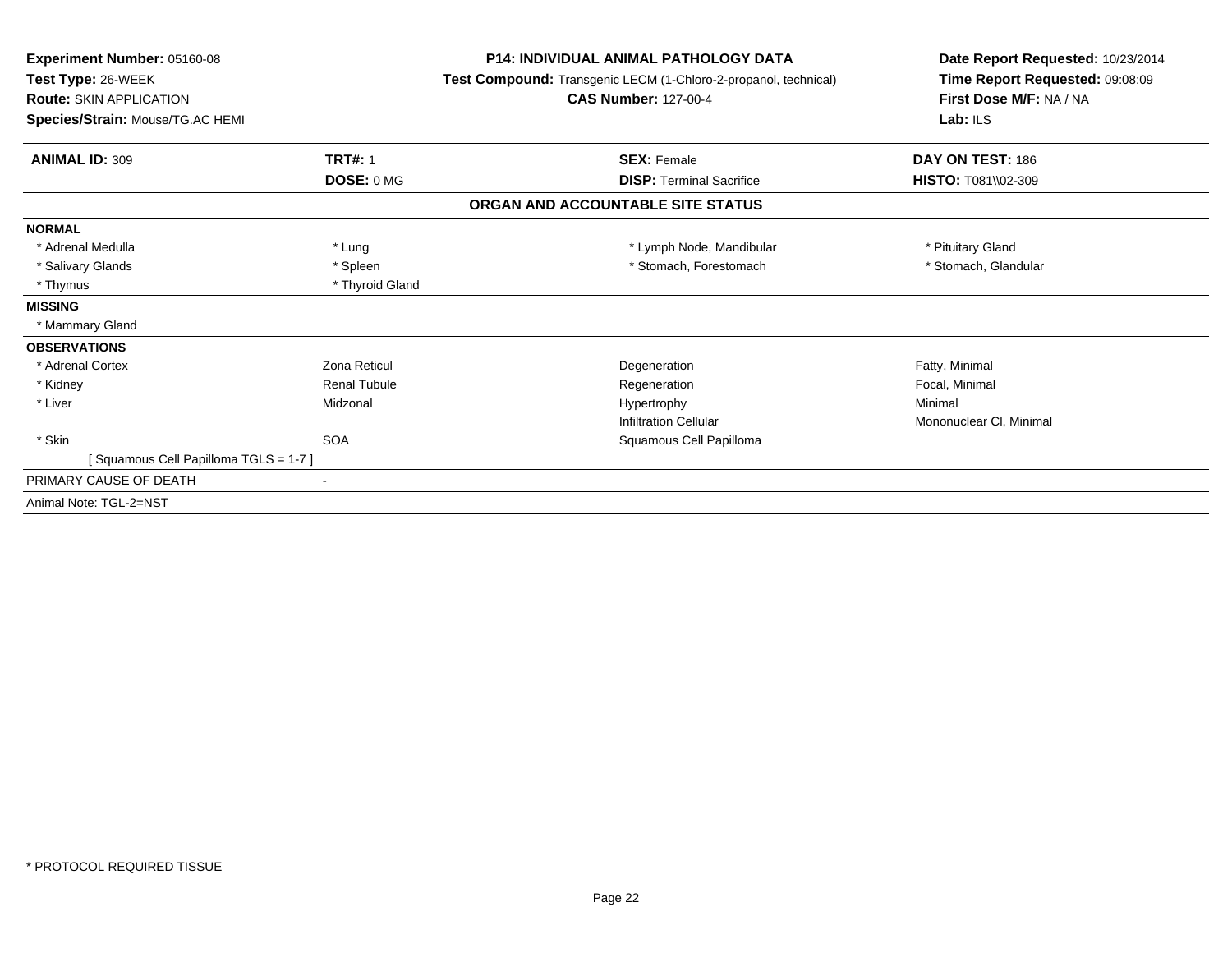| Experiment Number: 05160-08      |                                                                        | <b>P14: INDIVIDUAL ANIMAL PATHOLOGY DATA</b> | Date Report Requested: 10/23/2014<br>Time Report Requested: 09:08:09 |  |
|----------------------------------|------------------------------------------------------------------------|----------------------------------------------|----------------------------------------------------------------------|--|
| Test Type: 26-WEEK               | <b>Test Compound:</b> Transgenic LECM (1-Chloro-2-propanol, technical) |                                              |                                                                      |  |
| <b>Route: SKIN APPLICATION</b>   |                                                                        | <b>CAS Number: 127-00-4</b>                  | First Dose M/F: NA / NA                                              |  |
| Species/Strain: Mouse/TG.AC HEMI |                                                                        |                                              | Lab: ILS                                                             |  |
| <b>ANIMAL ID: 312</b>            | <b>TRT#: 1</b>                                                         | <b>SEX: Female</b>                           | DAY ON TEST: 186                                                     |  |
|                                  | DOSE: 0 MG                                                             | <b>DISP: Terminal Sacrifice</b>              | <b>HISTO: T081\\02-312</b>                                           |  |
|                                  |                                                                        | ORGAN AND ACCOUNTABLE SITE STATUS            |                                                                      |  |
| <b>NORMAL</b>                    |                                                                        |                                              |                                                                      |  |
| * Adrenal Medulla                | * Kidney                                                               | * Lung                                       | * Lymph Node, Mandibular                                             |  |
| * Mammary Gland                  | * Pituitary Gland                                                      | * Salivary Glands                            | * Skin                                                               |  |
| * Spleen                         | * Stomach, Forestomach                                                 | * Stomach, Glandular                         | * Thymus                                                             |  |
| * Thyroid Gland                  |                                                                        |                                              |                                                                      |  |
| <b>OBSERVATIONS</b>              |                                                                        |                                              |                                                                      |  |
| * Adrenal Cortex                 | Zona Reticul                                                           | Degeneration                                 | Fatty, Minimal                                                       |  |
|                                  | Capsule                                                                | Hyperplasia                                  | Focal, Minimal                                                       |  |
| * Liver                          | Midzonal                                                               | Hypertrophy                                  | Mild                                                                 |  |
|                                  |                                                                        | <b>Infiltration Cellular</b>                 | Mononuclear CI, Minimal                                              |  |
| PRIMARY CAUSE OF DEATH           |                                                                        |                                              |                                                                      |  |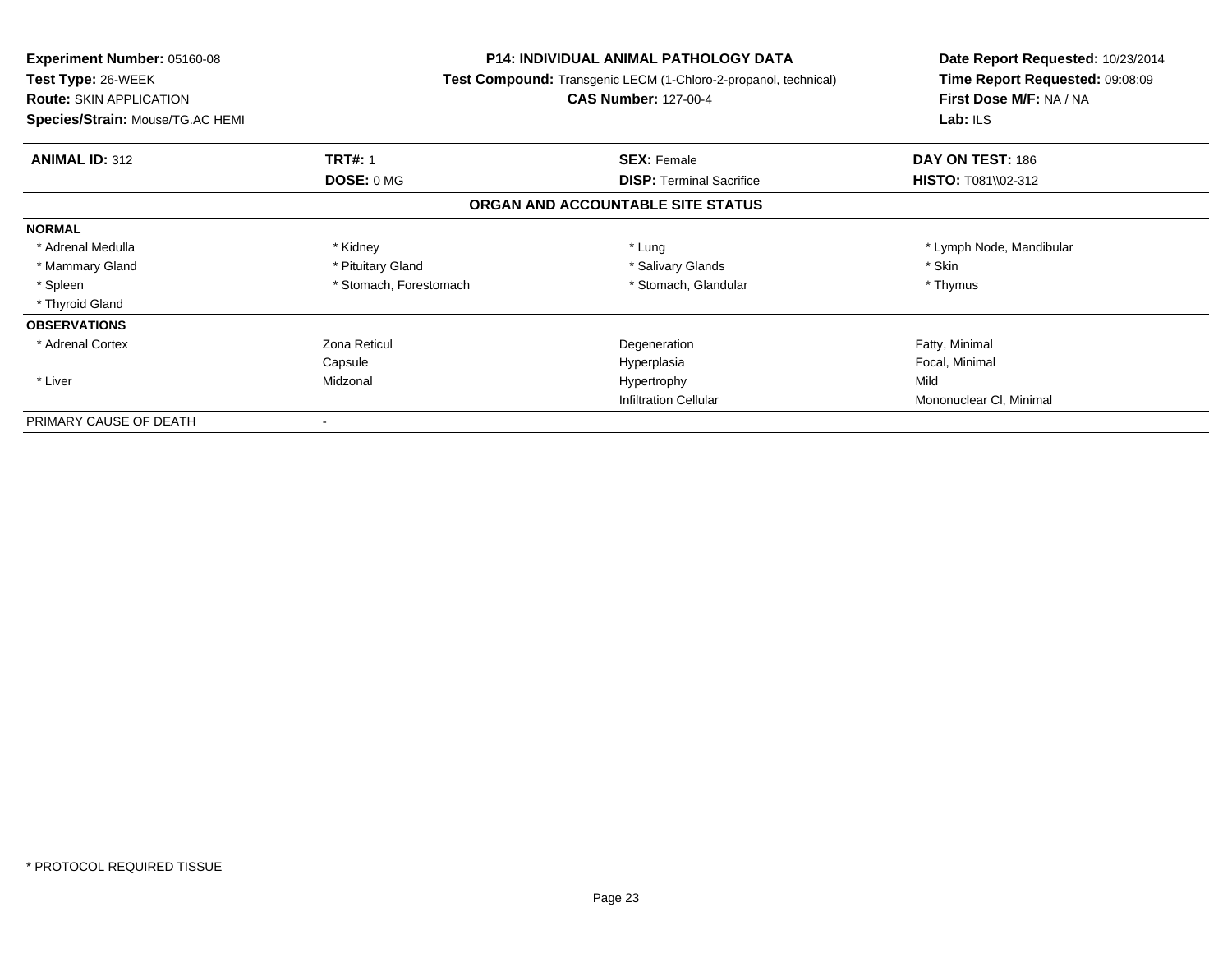**Experiment Number:** 05160-08

**Test Type:** 26-WEEK

**Route:** SKIN APPLICATION

**Species/Strain:** Mouse/TG.AC HEMI

**P14: INDIVIDUAL ANIMAL PATHOLOGY DATA**

**Test Compound:** Transgenic LECM (1-Chloro-2-propanol, technical)

## **CAS Number:** 127-00-4

**Date Report Requested:** 10/23/2014**Time Report Requested:** 09:08:09**First Dose M/F:** NA / NA**Lab:** ILS

| <b>ANIMAL ID: 323</b>                | TRT#: 5              | <b>SEX: Female</b>                | DAY ON TEST: 186               |
|--------------------------------------|----------------------|-----------------------------------|--------------------------------|
|                                      | <b>DOSE: 12.0 MG</b> | <b>DISP: Terminal Sacrifice</b>   | <b>HISTO: T081\\02-323</b>     |
|                                      |                      | ORGAN AND ACCOUNTABLE SITE STATUS |                                |
| <b>NORMAL</b>                        |                      |                                   |                                |
| * Adrenal Medulla                    | * Lung               | * Lymph Node, Mandibular          | * Mammary Gland                |
| * Pituitary Gland                    | * Spleen             | * Stomach, Forestomach            | * Stomach, Glandular           |
| * Thymus                             | * Thyroid Gland      |                                   |                                |
| <b>OBSERVATIONS</b>                  |                      |                                   |                                |
| * Adrenal Cortex                     | Zona Reticul         | Degeneration                      | Fatty, Mild                    |
|                                      | Capsule              | Hyperplasia                       | Focal, Minimal                 |
| * Kidney                             | <b>Renal Tubule</b>  | <b>Dilatation</b>                 | Focal, Minimal                 |
|                                      |                      | <b>Infiltration Cellular</b>      | Lymphocyte, Minimal            |
| * Liver                              | Midzonal             | Hypertrophy                       | Mild                           |
|                                      |                      | <b>Infiltration Cellular</b>      | Mononuclear CI, Minimal        |
| * Salivary Glands                    | Submandibul GI       | <b>Infiltration Cellular</b>      | Lymphocyte, Focal, Minimal     |
| * Skin                               | Epidermis, SOA       | Hyperplasia                       | Focal, Mild                    |
|                                      | <b>SOA</b>           | Inflammation                      | Chronic Active, Focal, Minimal |
|                                      |                      | Squamous Cell Papilloma           |                                |
| [Inflammation TGLS = $1-7$ ]         |                      |                                   |                                |
| [Squamous Cell Papilloma TGLS = 2-8] |                      |                                   |                                |
| PRIMARY CAUSE OF DEATH               |                      |                                   |                                |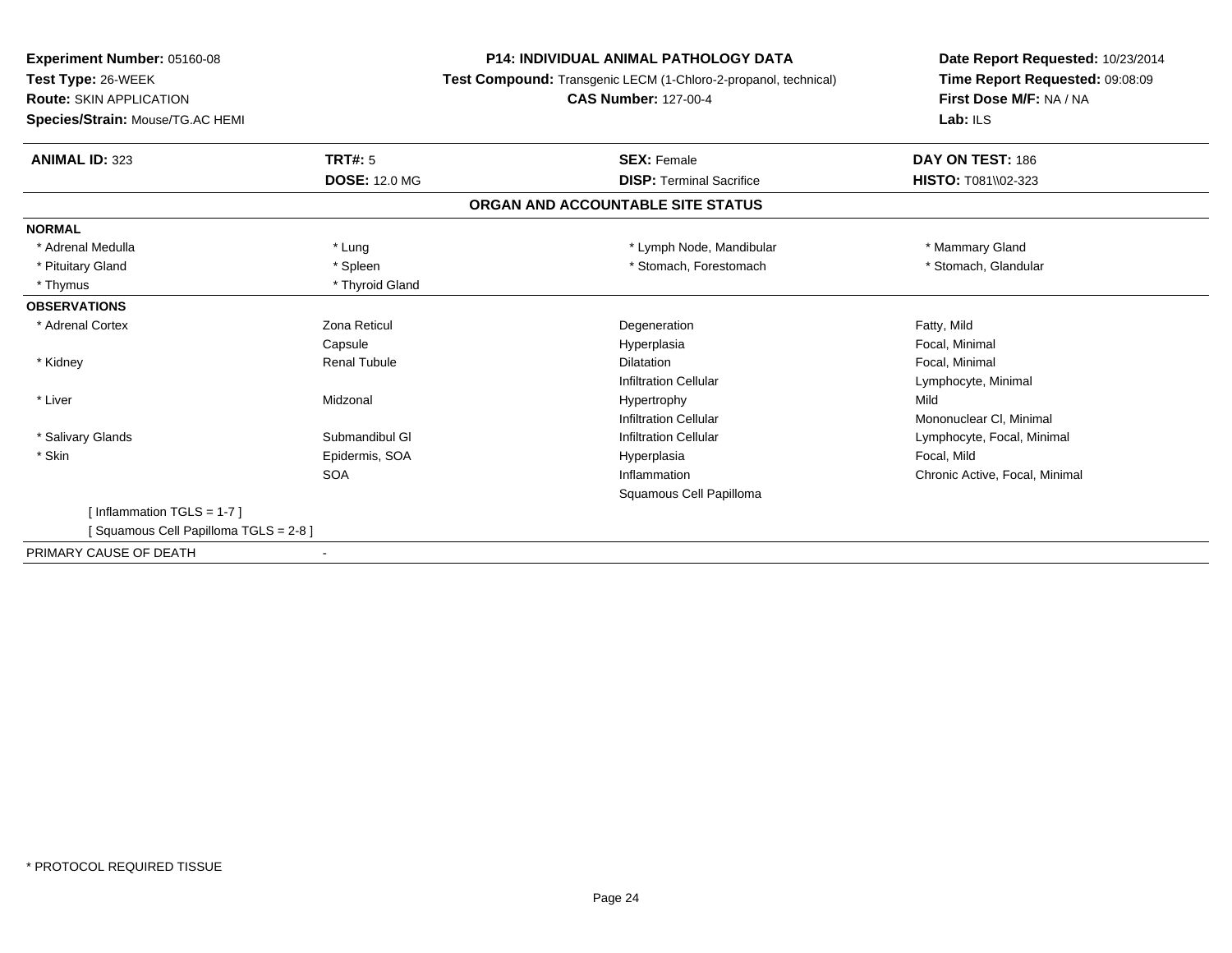| Experiment Number: 05160-08      |                                                                                                | <b>P14: INDIVIDUAL ANIMAL PATHOLOGY DATA</b> |                                                            |
|----------------------------------|------------------------------------------------------------------------------------------------|----------------------------------------------|------------------------------------------------------------|
| Test Type: 26-WEEK               | Test Compound: Transgenic LECM (1-Chloro-2-propanol, technical)<br><b>CAS Number: 127-00-4</b> |                                              | Time Report Requested: 09:08:09<br>First Dose M/F: NA / NA |
| <b>Route: SKIN APPLICATION</b>   |                                                                                                |                                              |                                                            |
| Species/Strain: Mouse/TG.AC HEMI |                                                                                                |                                              | Lab: $ILS$                                                 |
| <b>ANIMAL ID: 324</b>            | <b>TRT#: 5</b>                                                                                 | <b>SEX: Female</b>                           | DAY ON TEST: 186                                           |
|                                  | <b>DOSE: 12.0 MG</b>                                                                           | <b>DISP: Terminal Sacrifice</b>              | <b>HISTO: T081\\02-324</b>                                 |
|                                  |                                                                                                | ORGAN AND ACCOUNTABLE SITE STATUS            |                                                            |
| <b>NORMAL</b>                    |                                                                                                |                                              |                                                            |
| * Adrenal Medulla                | * Lymph Node, Mandibular                                                                       | * Mammary Gland                              | * Pituitary Gland                                          |
| * Salivary Glands                | * Skin                                                                                         | * Spleen                                     | * Stomach, Forestomach                                     |
| * Stomach, Glandular             | * Thymus                                                                                       | * Thyroid Gland                              |                                                            |
| <b>OBSERVATIONS</b>              |                                                                                                |                                              |                                                            |
| * Adrenal Cortex                 | Zona Reticul                                                                                   | Degeneration                                 | Fatty, Mild                                                |
| * Kidney                         |                                                                                                | Casts Protein                                | Focal, Minimal                                             |
|                                  |                                                                                                | <b>Infiltration Cellular</b>                 | Lymphocyte, Focal, Minimal                                 |
|                                  | <b>Renal Tubule</b>                                                                            | Regeneration                                 | Focal, Minimal                                             |
| * Liver                          | Midzonal                                                                                       | Hypertrophy                                  | Minimal                                                    |
|                                  |                                                                                                | <b>Infiltration Cellular</b>                 | Mononuclear CI, Minimal                                    |
| * Lung                           |                                                                                                | Alveolar/Bronchiolar Adenoma                 |                                                            |
| PRIMARY CAUSE OF DEATH           |                                                                                                |                                              |                                                            |
| Animal Note: TGL-1=NCL           |                                                                                                |                                              |                                                            |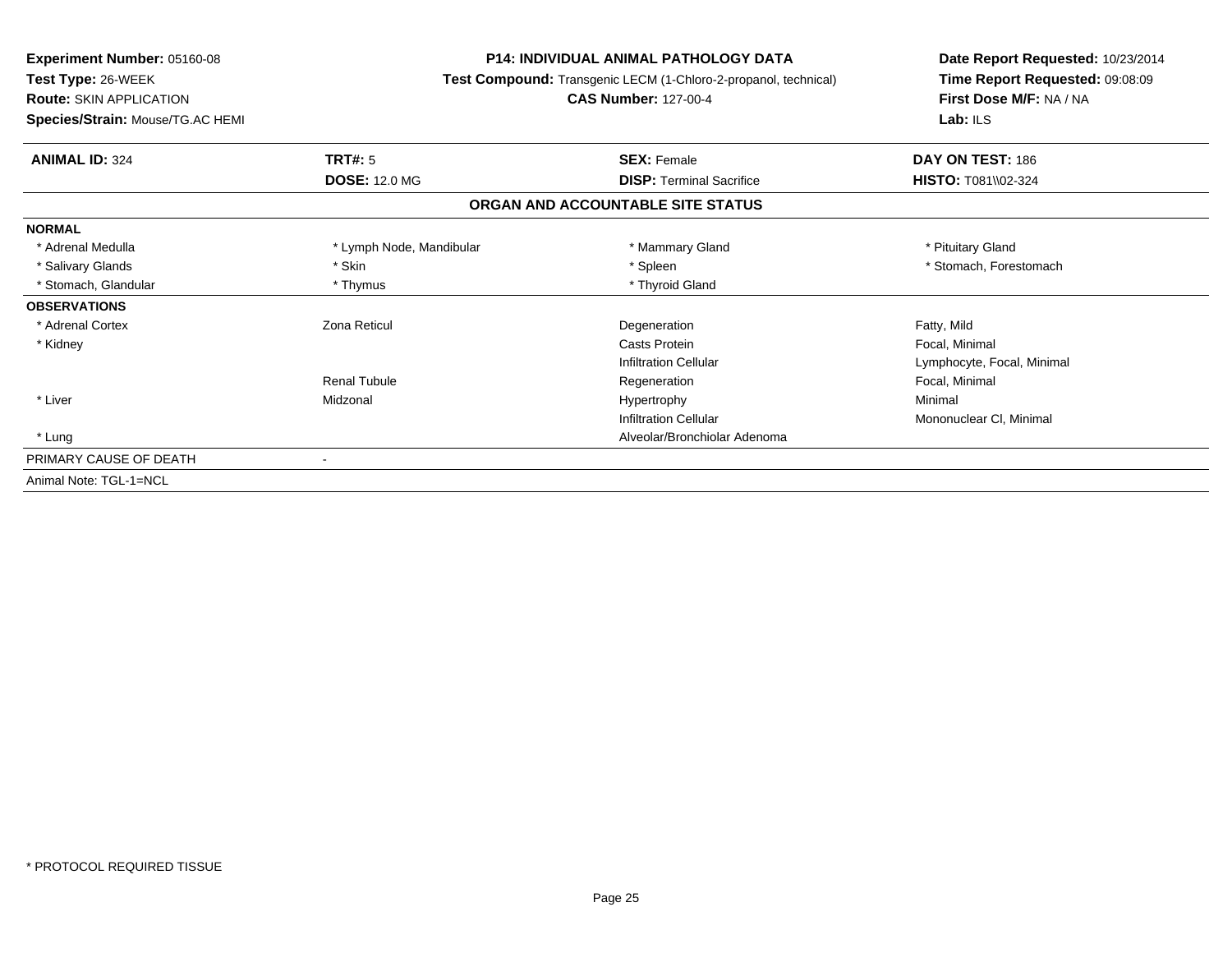| Experiment Number: 05160-08      | <b>P14: INDIVIDUAL ANIMAL PATHOLOGY DATA</b><br>Test Compound: Transgenic LECM (1-Chloro-2-propanol, technical)<br><b>CAS Number: 127-00-4</b> |                                   | Date Report Requested: 10/23/2014<br>Time Report Requested: 09:08:09<br>First Dose M/F: NA / NA |
|----------------------------------|------------------------------------------------------------------------------------------------------------------------------------------------|-----------------------------------|-------------------------------------------------------------------------------------------------|
| <b>Test Type: 26-WEEK</b>        |                                                                                                                                                |                                   |                                                                                                 |
| <b>Route: SKIN APPLICATION</b>   |                                                                                                                                                |                                   |                                                                                                 |
| Species/Strain: Mouse/TG.AC HEMI |                                                                                                                                                |                                   | Lab: ILS                                                                                        |
| <b>ANIMAL ID: 325</b>            | <b>TRT#: 5</b>                                                                                                                                 | <b>SEX: Female</b>                | DAY ON TEST: 186                                                                                |
|                                  | <b>DOSE: 12.0 MG</b>                                                                                                                           | <b>DISP: Terminal Sacrifice</b>   | <b>HISTO: T081\\02-325</b>                                                                      |
|                                  |                                                                                                                                                | ORGAN AND ACCOUNTABLE SITE STATUS |                                                                                                 |
| <b>NORMAL</b>                    |                                                                                                                                                |                                   |                                                                                                 |
| * Adrenal Medulla                | * Kidney                                                                                                                                       | * Lung                            | * Lymph Node, Mandibular                                                                        |
| * Mammary Gland                  | * Pituitary Gland                                                                                                                              | * Salivary Glands                 | * Skin                                                                                          |
| * Spleen                         | * Stomach, Glandular                                                                                                                           | * Thymus                          | * Thyroid Gland                                                                                 |
| <b>OBSERVATIONS</b>              |                                                                                                                                                |                                   |                                                                                                 |
| * Adrenal Cortex                 | Zona Reticul                                                                                                                                   | Degeneration                      | Fatty, Minimal                                                                                  |
|                                  | Capsule                                                                                                                                        | Hyperplasia                       | Focal, Minimal                                                                                  |
| * Liver                          | Midzonal                                                                                                                                       | Hypertrophy                       | Minimal                                                                                         |
|                                  |                                                                                                                                                | <b>Infiltration Cellular</b>      | Mononuclear CI, Minimal                                                                         |
| * Stomach, Forestomach           |                                                                                                                                                | Squamous Cell Papilloma           |                                                                                                 |
| PRIMARY CAUSE OF DEATH           |                                                                                                                                                |                                   |                                                                                                 |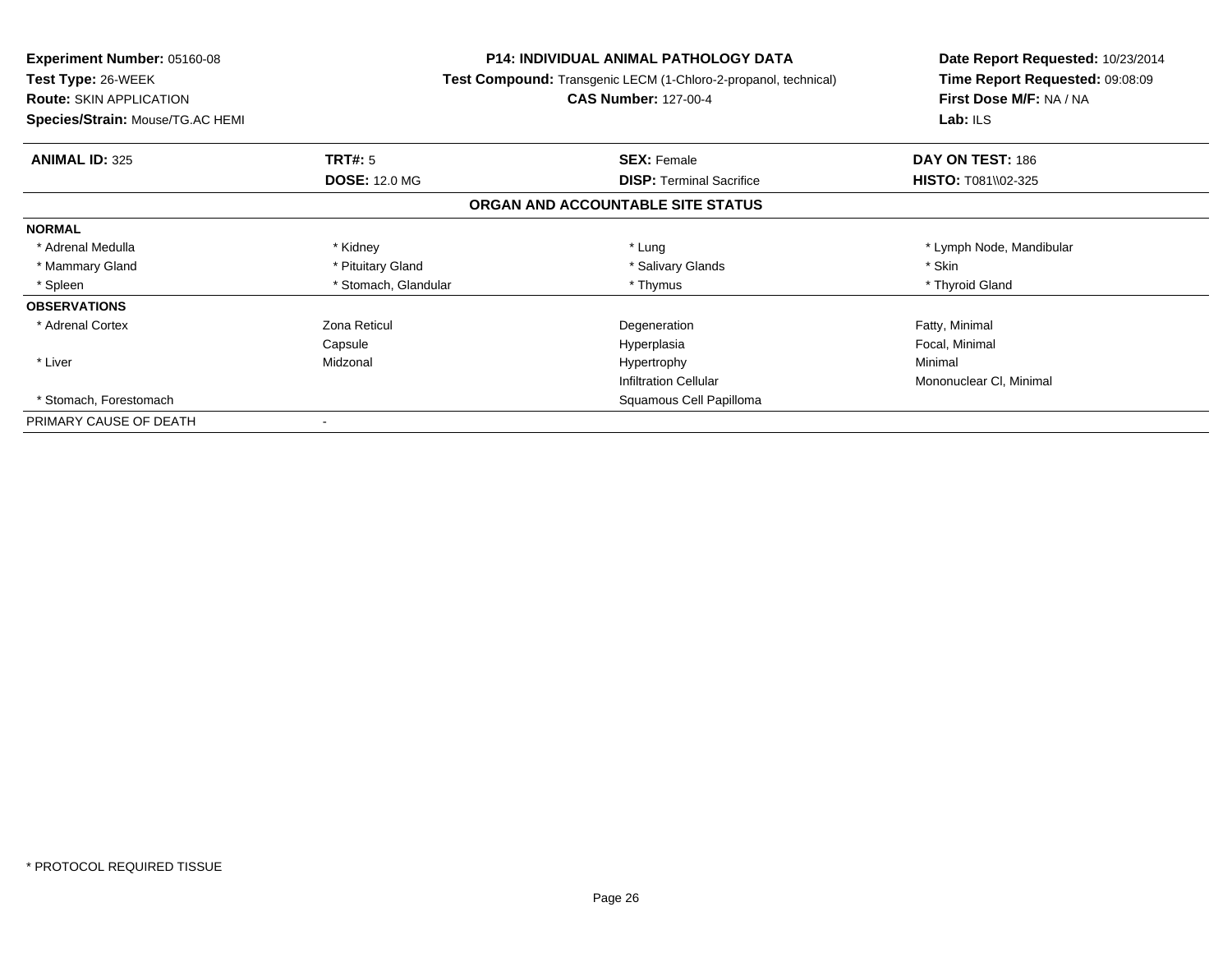**Experiment Number:** 05160-08**Test Type:** 26-WEEK **Route:** SKIN APPLICATION **Species/Strain:** Mouse/TG.AC HEMI**P14: INDIVIDUAL ANIMAL PATHOLOGY DATA Test Compound:** Transgenic LECM (1-Chloro-2-propanol, technical)**CAS Number:** 127-00-4**Date Report Requested:** 10/23/2014**Time Report Requested:** 09:08:09**First Dose M/F:** NA / NA**Lab:** ILS**ANIMAL ID:** 326**6 DAY ON TEST:** 186 **DOSE:** 12.0 MG**DISP:** Terminal Sacrifice **HISTO:**  $T081\sqrt{02-326}$ **ORGAN AND ACCOUNTABLE SITE STATUSNORMAL**\* Adrenal Medulla \* Lung \* Lymph Node, Mandibular \* Mammary Gland \* Pituitary Gland \* \* \* Sheen \* Salivary Glands \* \* State \* \* Skin \* \* Skin \* \* Spleen \* \* Spleen \* \* Spleen \* \* Thyroid Gland \* Stomach, Forestomach \* Thymus \* Stomach, Glandular \* Thymus \* Thymus \* Thymus \* Thymus \* Thymus \* Thymus \* Thymus \* Thymus \* Thymus \* Thymus \* Thymus \* Thymus \* Thymus \* Thymus \* Thymus \* Thymus \* Thymus \* Thymus \* Thymu **OBSERVATIONS** \* Adrenal Cortexx **Executive State 2** Zona Reticul **Constants Constants Constants Constants Constants Degeneration** Degeneration and the control of the Fatty, Mild<br>
Fatty, Mild<br>
Lymphocyte, Minimal \* Kidneyy the contract of the contract of the contract of the contract of the contract of the contract of the contract of  $\mathsf{Lymphocyte}$ , Minimal Renal Tubule Regeneration Focal, Minimal \* LiverMidzonal Hypertrophy y the contract of the Minimal Minimal Section 1996 and the contract of the Minimal Section 1997 and the contract of the contract of the contract of the contract of the contract of the contract of the contract of the contra Infiltration Cellular Mononuclear Cl, Minimal Tonguee and the contractive of the contraction of the contraction of the contraction of the chronic Active, Mild and  $\alpha$ Squamous Cell Papilloma[ Squamous Cell Papilloma TGLS = 1-8 ]PRIMARY CAUSE OF DEATH - Animal Note: TGL-2=NST